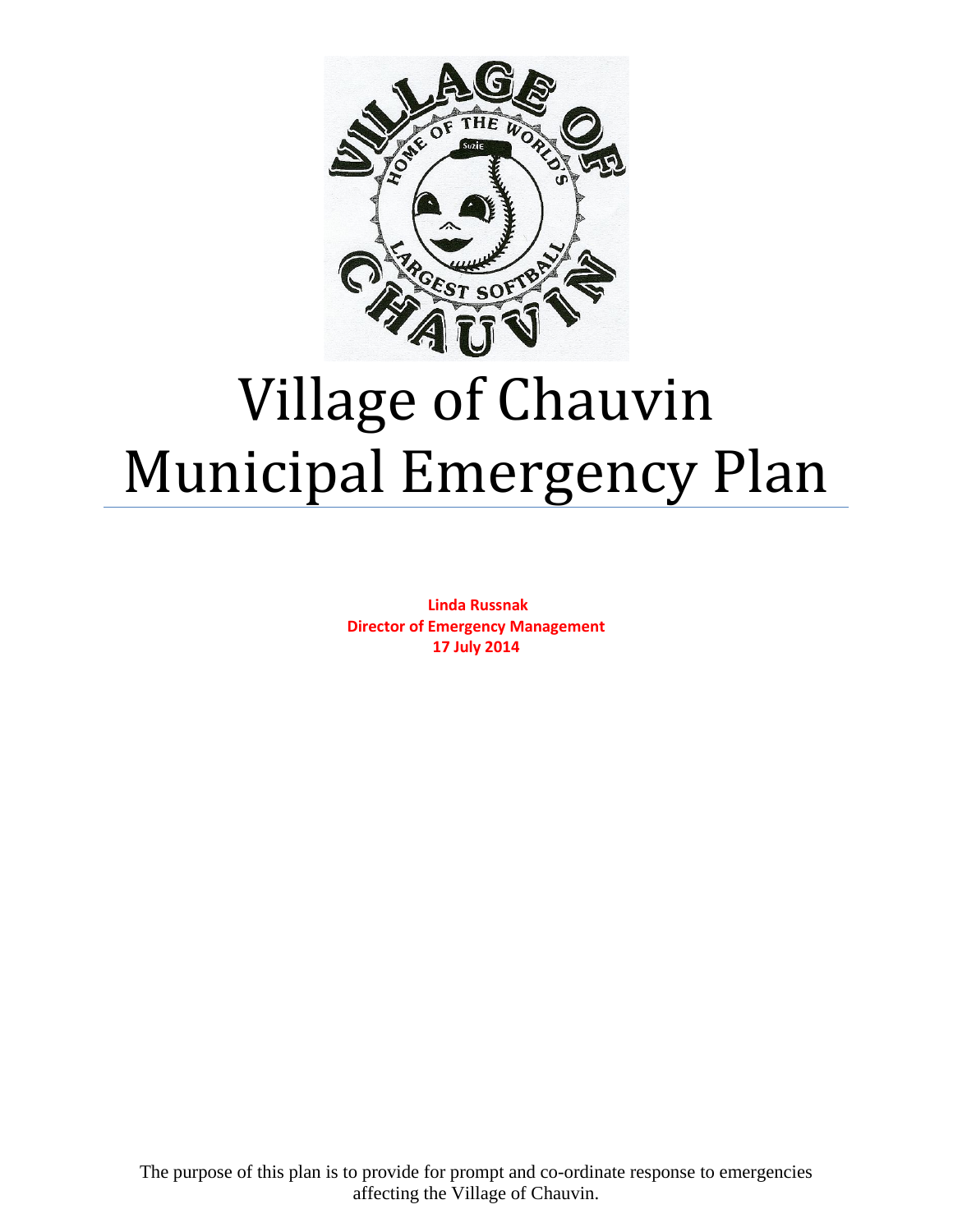#### **PURPOSE**

1. The purpose of this plan is to provide for prompt and co-ordinate response to emergencies affecting the Village of Chauvin.

#### **SCOPE**

- 2. This plan does not apply to riot or insurrection or to any emergency operations undertaken by municipal departments as part of their normal function.
- 3. The basic arrangements applicable to any emergency are set out in the main body of this plan. Plans to deal with special hazards are attached in the Annexes.

#### **AUTHORITY**

- 4. This plan is issued by Council, under the authority of
	- a) The Alberta Emergency Management Act;
	- b) Disaster Services By-Law No. 2011-04 dated October 24, 2011.

#### **DEFINITIONS**

- 5. In this plan:
	- a) Emergency means a present or imminent event which requires the prompt coordination of action or the special regulations of persons or property, to protect the health, safety and welfare of people, or to limit damage to property;
	- b) Director means the Director of Emergency Management;
	- c) Minister means the Minister responsible for administering the Alberta Emergency Management Act.

#### **REFERENCES**

- 6. References will be made in the plan to the under mentioned documents, copies of which are maintained by the Municipal Administrator;
	- a) The Alberta Emergency Management Act.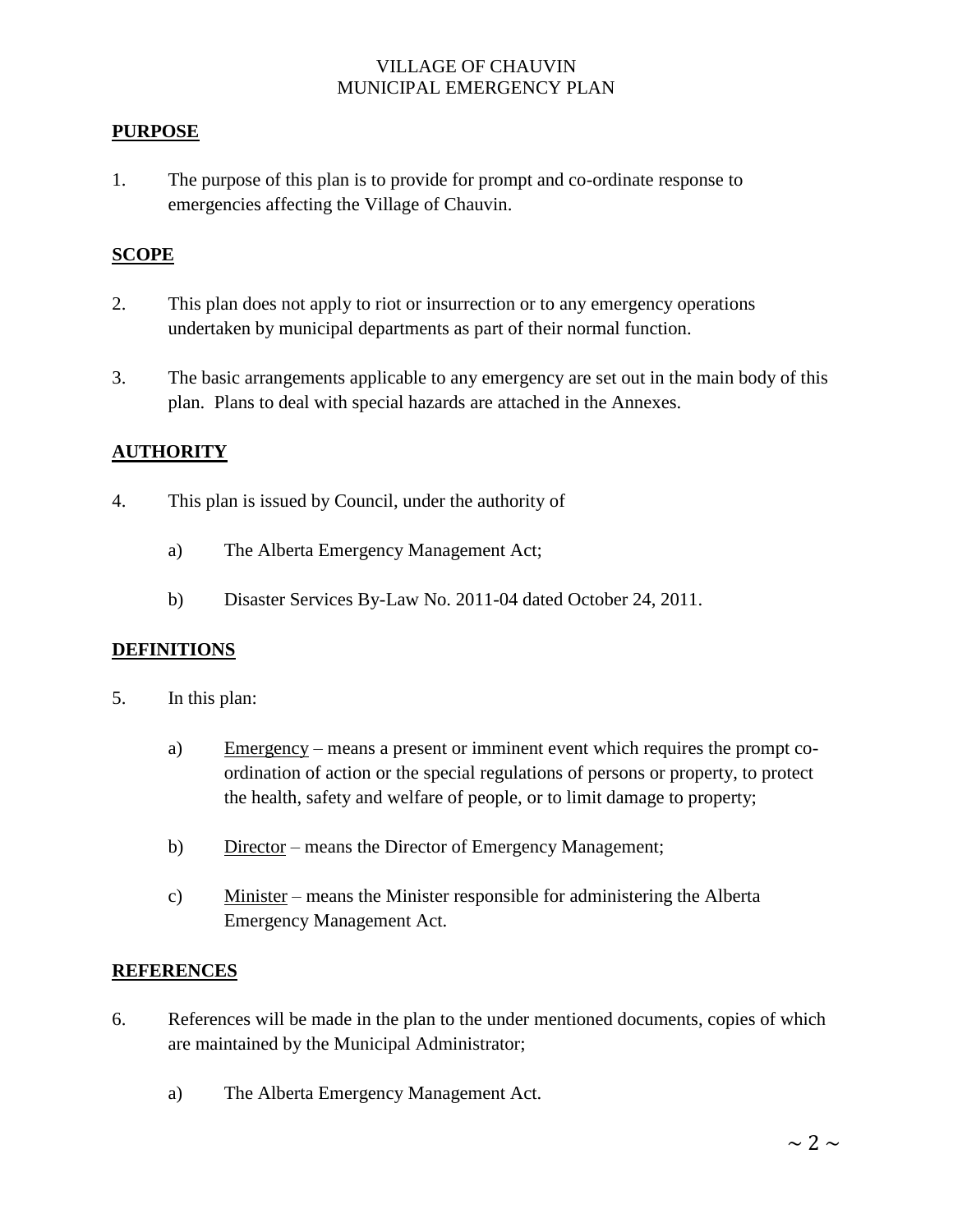- b) The Government of Alberta Peacetime Emergency Operations Plan.
- c) The Municipal Handbook for Peacetime Emergencies.

# **IMPLEMENTATION**

- 7. This plan will be implemented, in part or in whole
	- a) When an emergency, imminent or in progress, affects the village; or
	- b) When required by the Alberta Director of Emergency Operations following the declaration, by the Lieutenant Governor in Council, of a Provincial State of Emergency.
- 8. This plan will be implemented by:
	- a) The Council; or
	- b) The Mayor or Committee of Council; or
	- c) The Director (subject to immediate report to a member of Council and ratification by Council as soon as possible).

# **DIRECTION AND CONTROL**

9. The Mayor and Council by means of the Director are responsible for direction and control at all times, unless the government of Alberta assumes direction and control under the authority of the Alberta Public Safety Services Act.

10. Director of Emergency Management (DEM). The Director will act – on behalf of the Mayor and Council – as Emergency Operations (EOC) Manager and will co-ordinate all Emergency Services and other resources used in the emergency.

11. Incident Site Commander. The emergency operations site will normally be under the direct control of the first emergency officer on site and will remain so until he has handed the incident over to another agency or a more suitable senior officer. However, in extraordinary circumstances, Council may appoint another official as Site Commander.

12. The Emergency Operations Center (EOC) will be located in the Chauvin Fire Hall. If this is not feasible due to the hazard, the EOC will be established at the Village Works Office or Dr. Folkins Community School.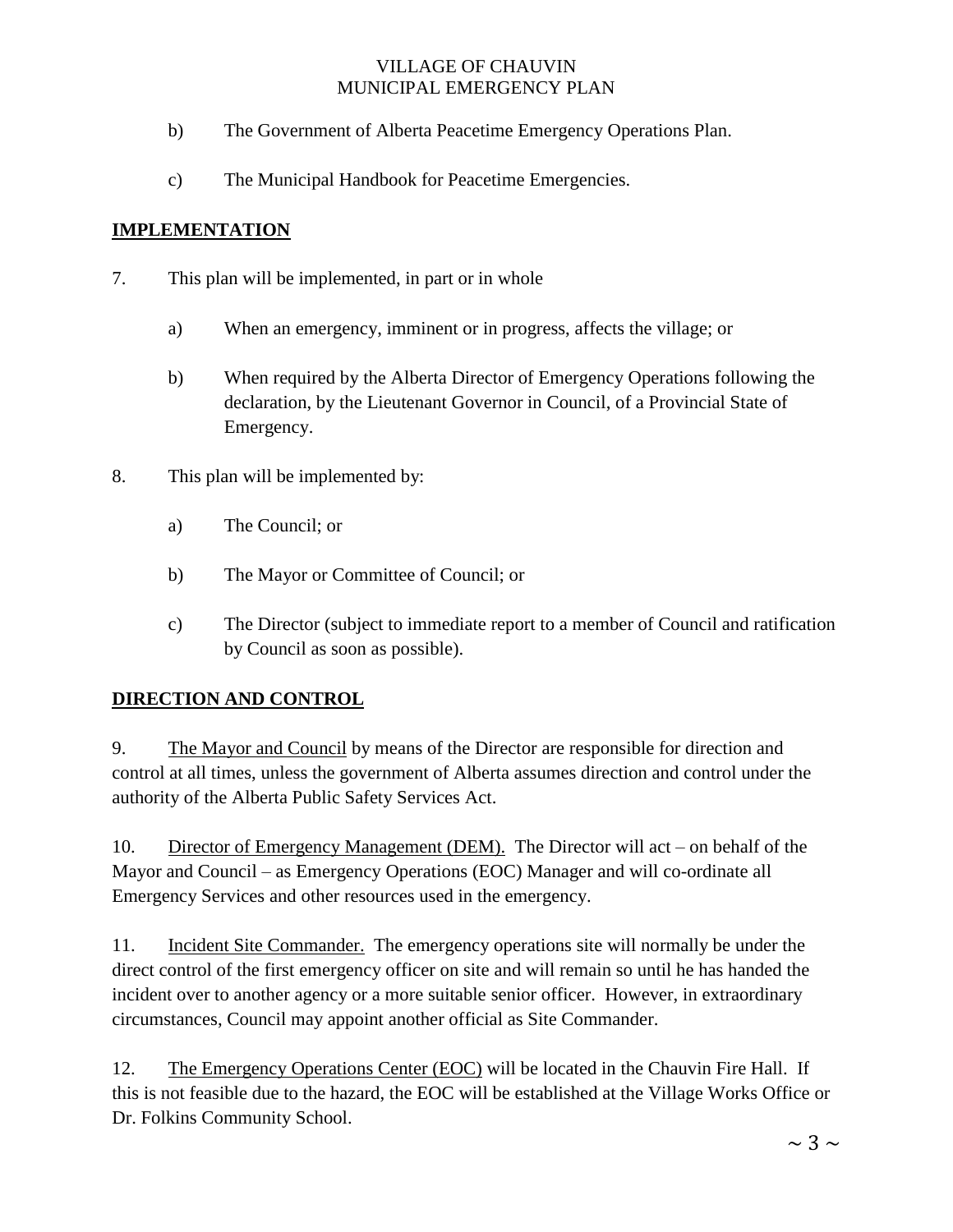13. A mobile EOC may be set up, if necessary, at or near the site of the emergency to provide coordinated control with the Site Commander and his operations.

14. Alberta Director of Emergency Operations. In the event that a State of Emergency is declared by the Lieutenant Governor in Council, direction and control will be assumed by the Alberta Director of Emergency Operations. (Section 16 (4) of the Alberta Emergency Management Act refers).

# **ORGANIZATION AND FUNCTIONS**

15. The organization for the EOC is shown in diagrammatic form in Annex A. The extent to which this organization will be activated will depend on circumstances and will be at the discretion of the DEM.

16 The functions of the various elements of the EOC and the responsibilities of key appointments are shown in Annex B.

# **RESOURCES**

17. The primary resources used during an emergency will be the manpower, equipment and supplies of the Village services. In the event these prove inadequate, calls will be made to the private sector. Volunteer procedures as listed in the DSS plan will be followed to manage donations of solicited and unsolicited goods, services and facilities. Names and telephone numbers of persons having knowledge of the availability of various resources are contained in the Municipal Handbook for Peacetime Emergencies.

18. Should municipal resources be insufficient to deal with the emergency, assistance may be requested from other municipalities with which there are mutual aid agreements and/or the Government of Alberta. The procedure for obtaining such assistance is outlined in paragraphs 10.6 and 10.7 of the Municipal Handbook for Peacetime Emergencies.

# **WARNING**

19. In the event of an impending or actual emergency, the arrangements for the dissemination of the warning are outlined in Annex C.

# **TASKS**

20. During an emergency some or all of the tasks listed in the following paragraphs may be anticipated. The responsible agency, if not a regular municipal department, is show in brackets.

 $\sim 4 \sim$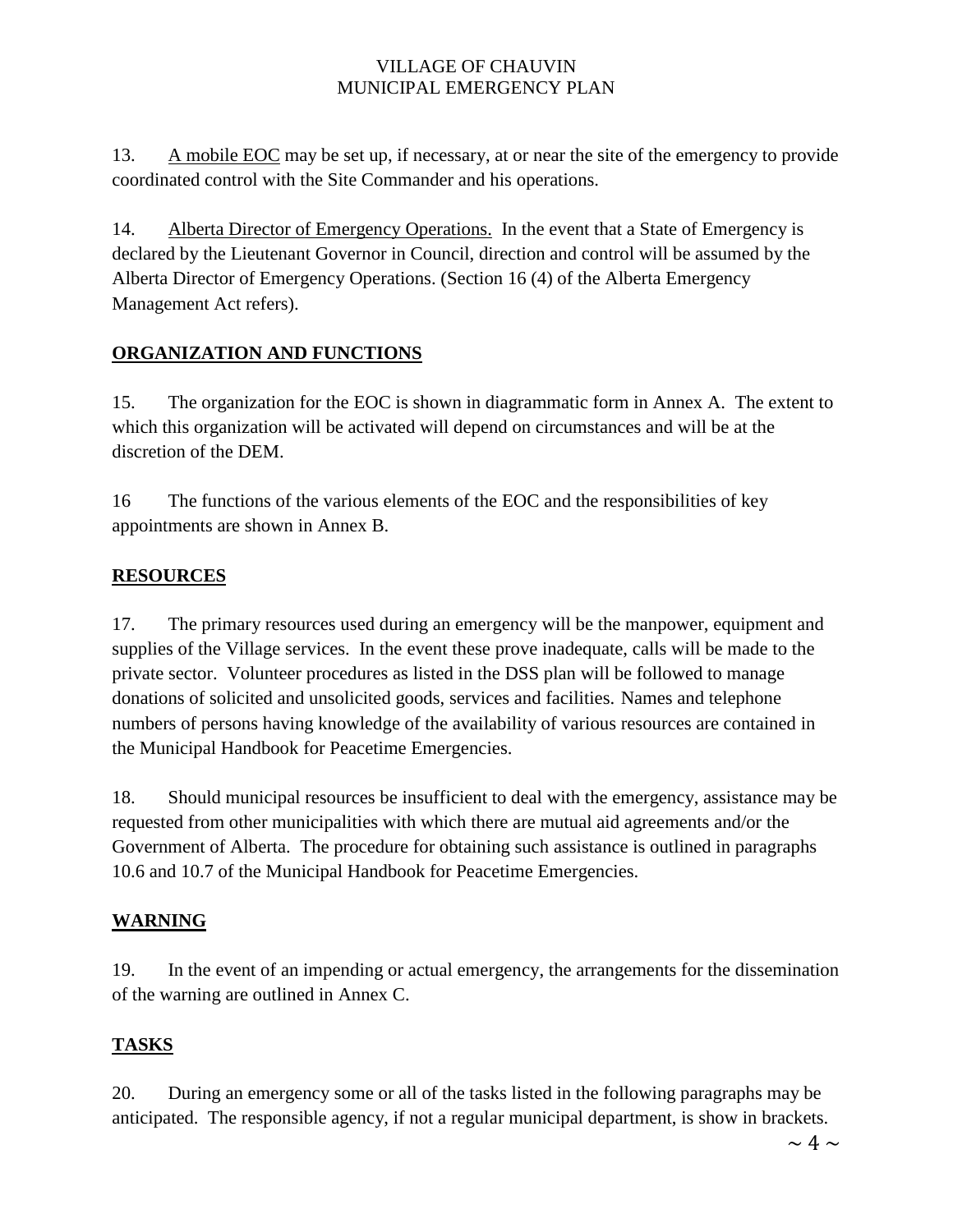#### 21. Communications officer

The main source of communication during an emergency will be by telephone, e-mail and radio supplemented by messengers as required. Should additional telephones be required, TELUS will be notified. Back-up communication will be provided in the EOC by the M.D. 61 Radio System, Amateur Radio and/or the RCMP.

- 22 Transportation officer Coordination of:
	- a. Emergency ambulances; (Alberta Health)
	- b. Transportation for evacuees; (School District)
	- c. Transport for heavy equipment (Benoit Oilfield Construction).
	- d. Liaison at the EOC
- 23. Alberta Health Services Coordination of:
	- a. First Aid station(s) at the emergency site and/or Dr. Folkins Community School (Alberta Health Services).
	- b. Provision of stretcher bearers at the emergency site (Fire Department plus volunteers).
	- c. Liaison at the EOC.
- 24. R.C.M.P. (Wainwright Detachment) in addition to normal police duties, the provision and coordination of:
	- a. The Emergency Site Commander; (as the emergency dictates)
	- b. Security at the site of the emergency;
	- c. A temporary morgue, in conjunction with the Medical Examiner at the curling rink;
	- d. Back-up communication;
	- e. Liaison at the EOC.

25. Fire Rescue (Chauvin Volunteer Fire Dept) – in addition to normal fire protection services, the provision of:

- a. The Emergency Site Commander; (as the emergency dictates)
- b. Liaison at the EOC.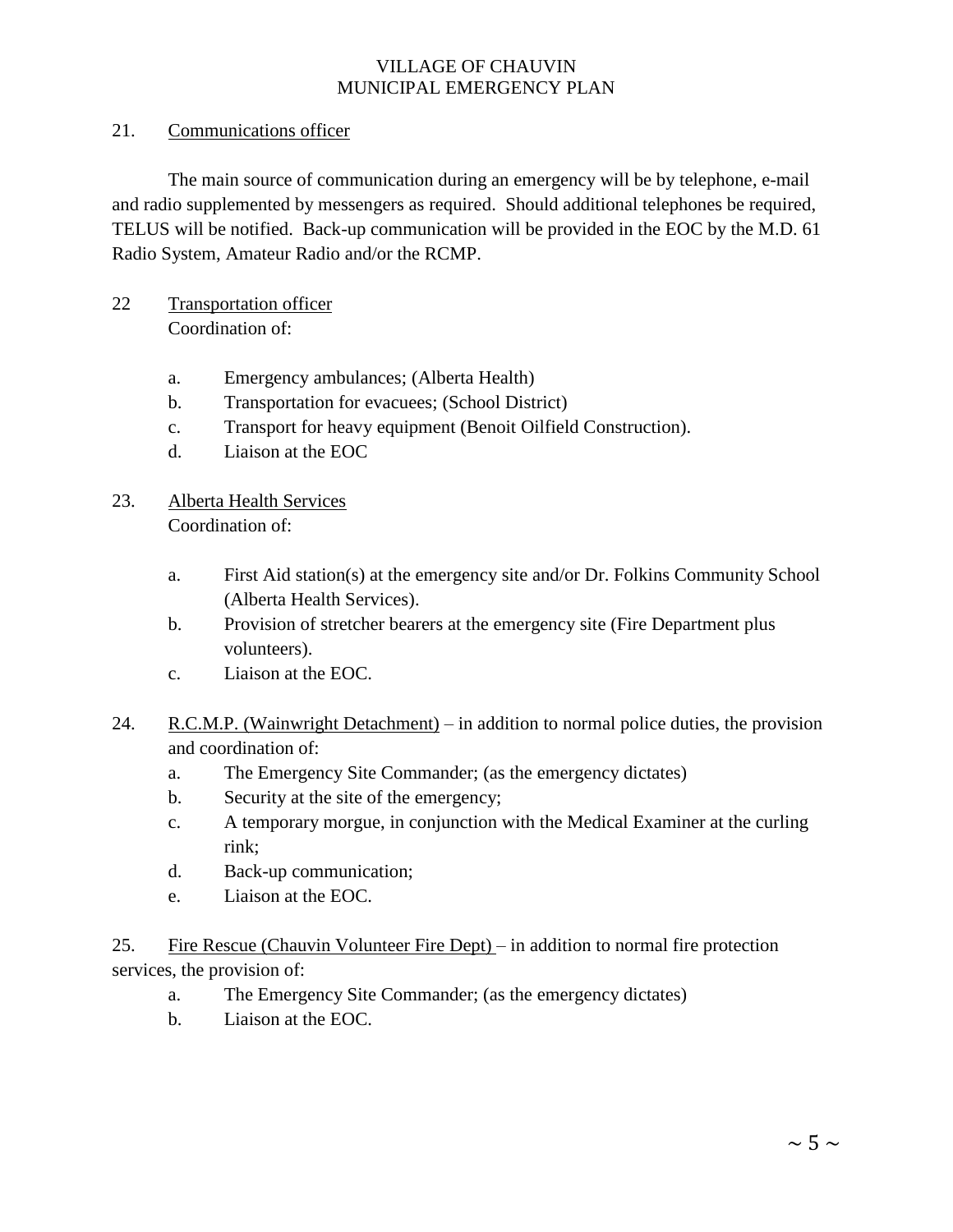25. Disaster Social Services

Chauvin DSS, supported by Disaster Social Services from Wainwright, if necessary will provide under the supervision of the DSS Manager:

- a. Emergency feeding, clothing and lodging; (Ladies Church Auxiliaries)
- b. Registration of victims of the emergency; (DSS Staff)
- c. Counseling service for victims and/or relatives; (Local Clergy or Social Services as available)
- d. Emergency Pet Care (4-H Club);
- e. EOC Liaison.
- 26. Public Works provision of (Village Foreman supported by Village Council);
	- a. Emergency power service;
	- b. Inspection and report in condition of damaged buildings;
	- c. Procurement of emergency equipment, e.g. pumps, machinery, sandbags, etc.
	- d. Supervision of sandbagging operations;
	- e. Emergency water supplies;
	- f. Emergency sanitation facilities;
	- g. EOC Liaison.
- 27. Evacuation. In the event that it becomes necessary to evacuate all or part of the village, the evacuation will be carried out in accordance with the provisions of Annex E.
- 28. Reception. Procedures for the reception and accommodation of evacuees are contained in Annex F.
- 29. Accounting. The Finance Chief (CAO) will be responsible for the accounting of all funds expended or committed on behalf of the emergency and for keeping records of the operating items of equipment used in operations.

#### **REPORTS**

- 30. The Director of Emergency Management will be responsible for reports to the Mayor and Council and Alberta Emergency Management Agency as follows:
	- a. As soon as possible after an occurrence, a report on the nature and extent of the emergency;
	- b. Periodic Situation Reports on the progress of operations;
	- c. On completion of operations, a final report to include a summary of operations manpower and equipment used, costs, lessons learned and recommendations.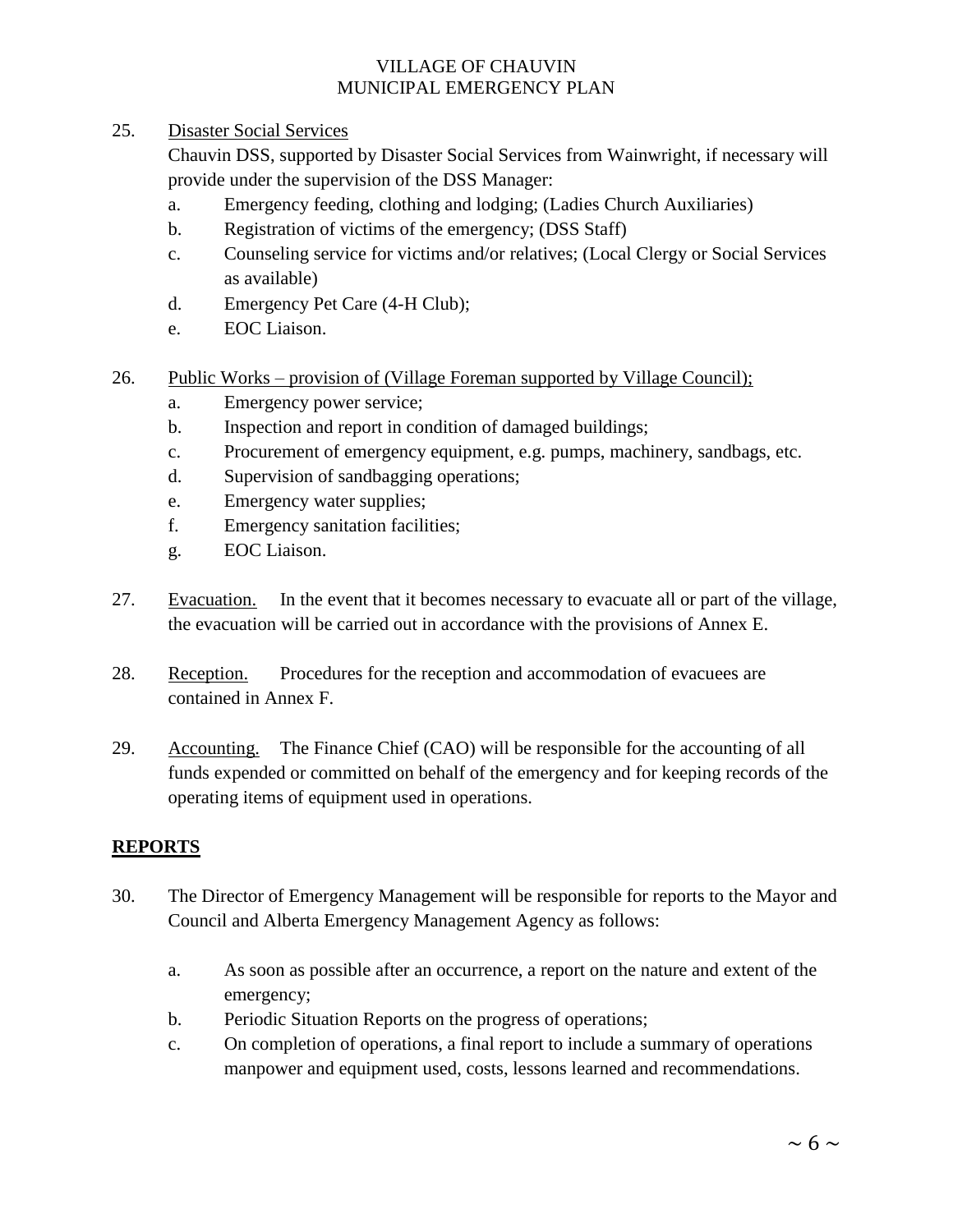#### **REVIEW AND AMENDMENT**

31, This Plan will be reviewed bi-annually. The Director will be responsible for the presentation of amendments to Council for approval.

32. Urgent amendments will be made at any time.

#### **ANNEXES**

Annex A – Emergency Operations Center Organization

- B Functions and Responsibilities
- C Warning Arrangements
- D Hazard Analysis
- E Evacuation Procedures
- F Reception Procedures
- G Health Unit Support
- H Communications Plan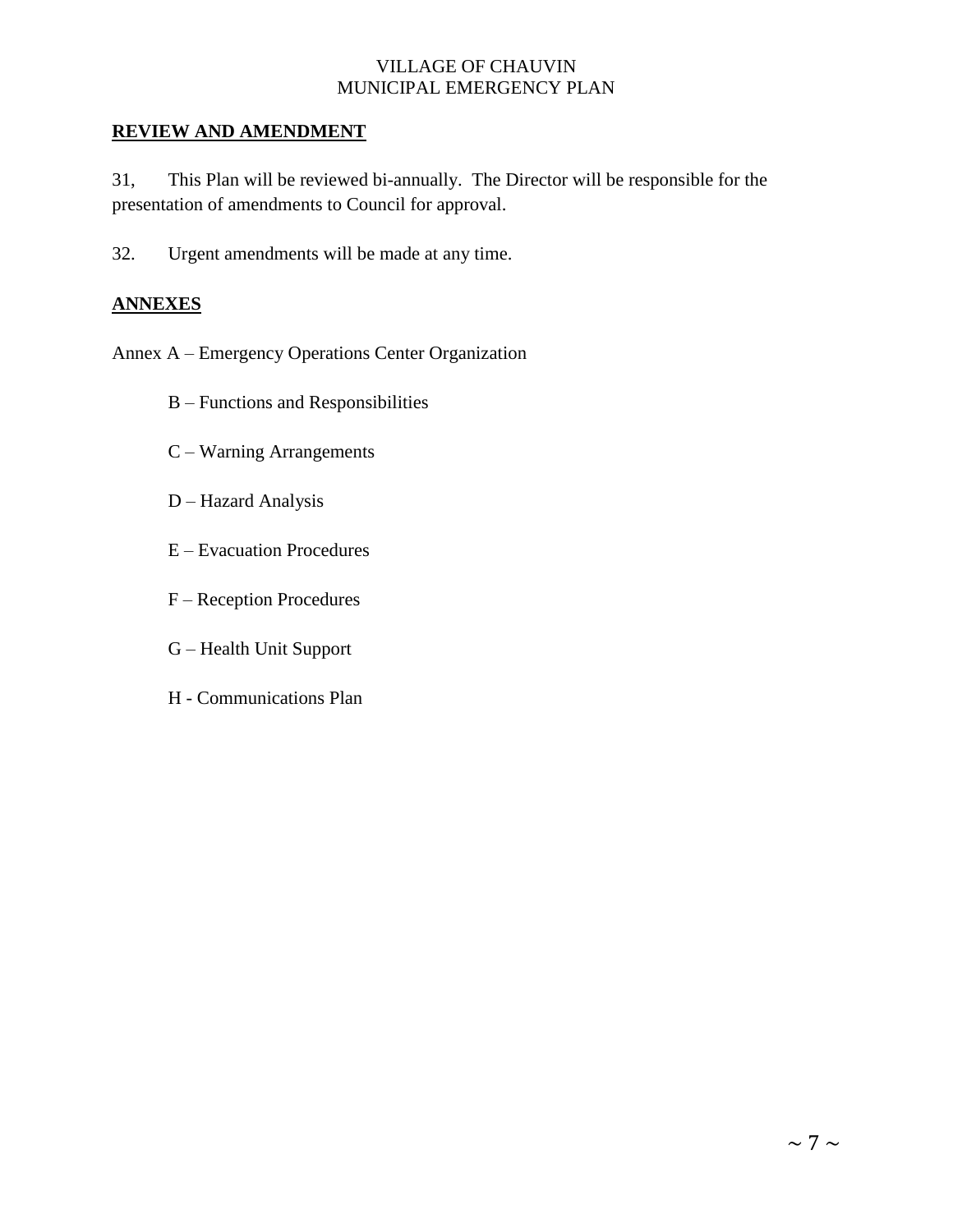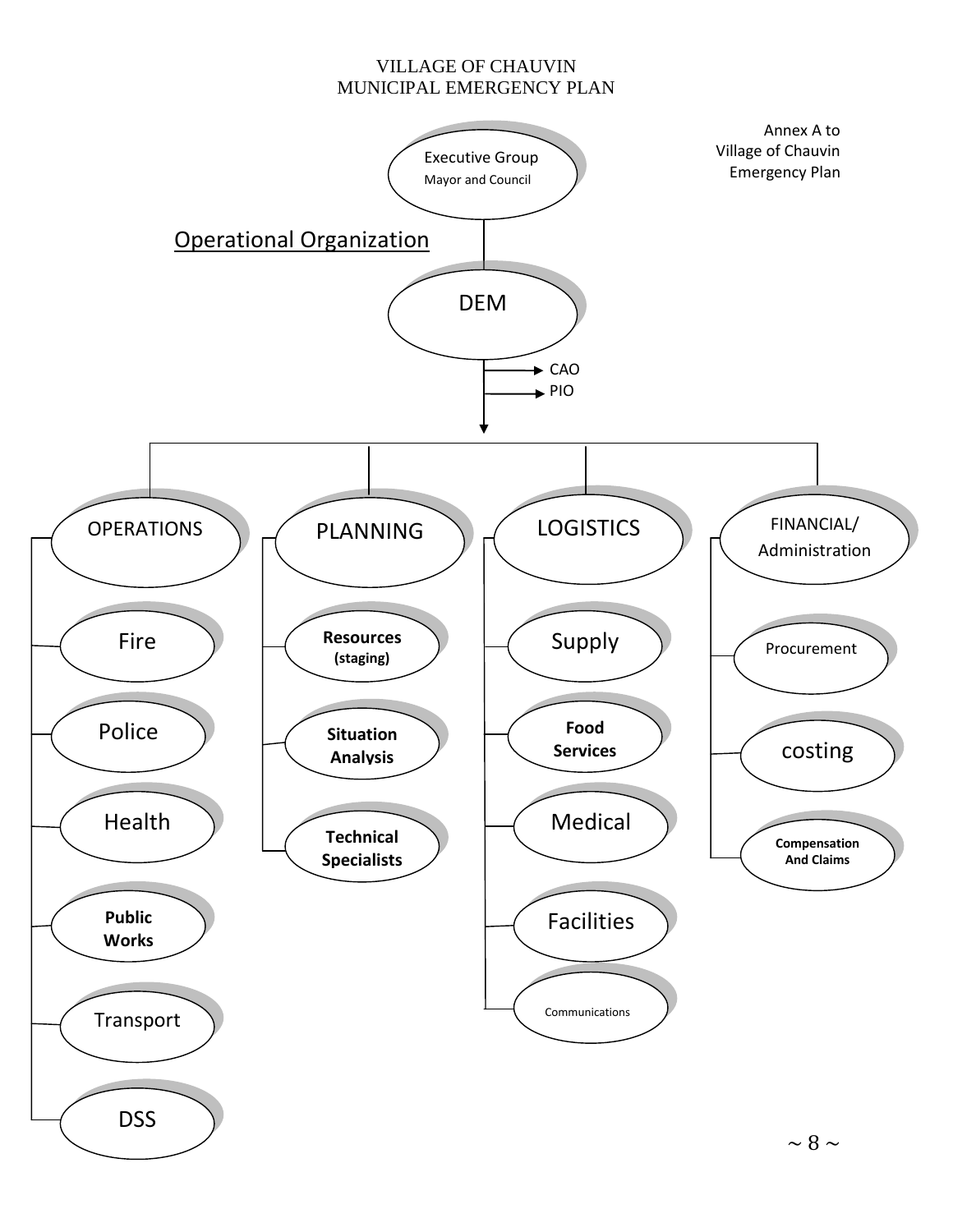Annex B to Village of Chauvin Emergency Plan

# **FUNCTIONS AND RESPONSIBILITIES**

1. The responsibilities of the various elements, key personnel and some sections are outlined in the following paragraphs.

#### **EMERGENCY OPERATIONS CENTER**

#### 2. EXECUTIVE GROUP

#### a. Mayor and Council

- (1) Declare a State of Local Emergency (on recommendation of Director);
- (2) Maintain continuity of elected government, under emergency conditions;
- (3) Exercise executive control over emergency operations;
- (4) Decide on the commitment of resources outside the municipal boundaries.
- b. CAO
	- (1) Act as staff officer to the Mayor and Council and advise them on regulations and procedures;
	- (2) Keep records of usage of any village equipment;
	- (3) Keep records of personnel or equipment in use from Mutual Aid or Assistance partners;
	- (4) arrange for suitable personnel as scribes to; DEM, Operations Chief, PIO or others requiring such services;
	- (5) Provide or act as Finance/Administration Chief
- c. PIO
	- (1) Arrange for essential information to be passed to the public, in the affected area, using emergency means of dissemination as necessary.
	- (2) Ensure good communications between the EOC and Site;
	- (3) Provide accurate and up to date information to the members of the press;
	- (4) Prepare Public Information releases, for approval by the Mayor and Council;

#### 3. **DIRECTOR OF EMERGENCY MANAGEMENT**

- a. Pass the warning, as detailed in Annex C;
- b. Initiate stand up of the EOC and the required components as required;
- c. Supervise the activities of the EOC and Liaise with the Incident Site Commander;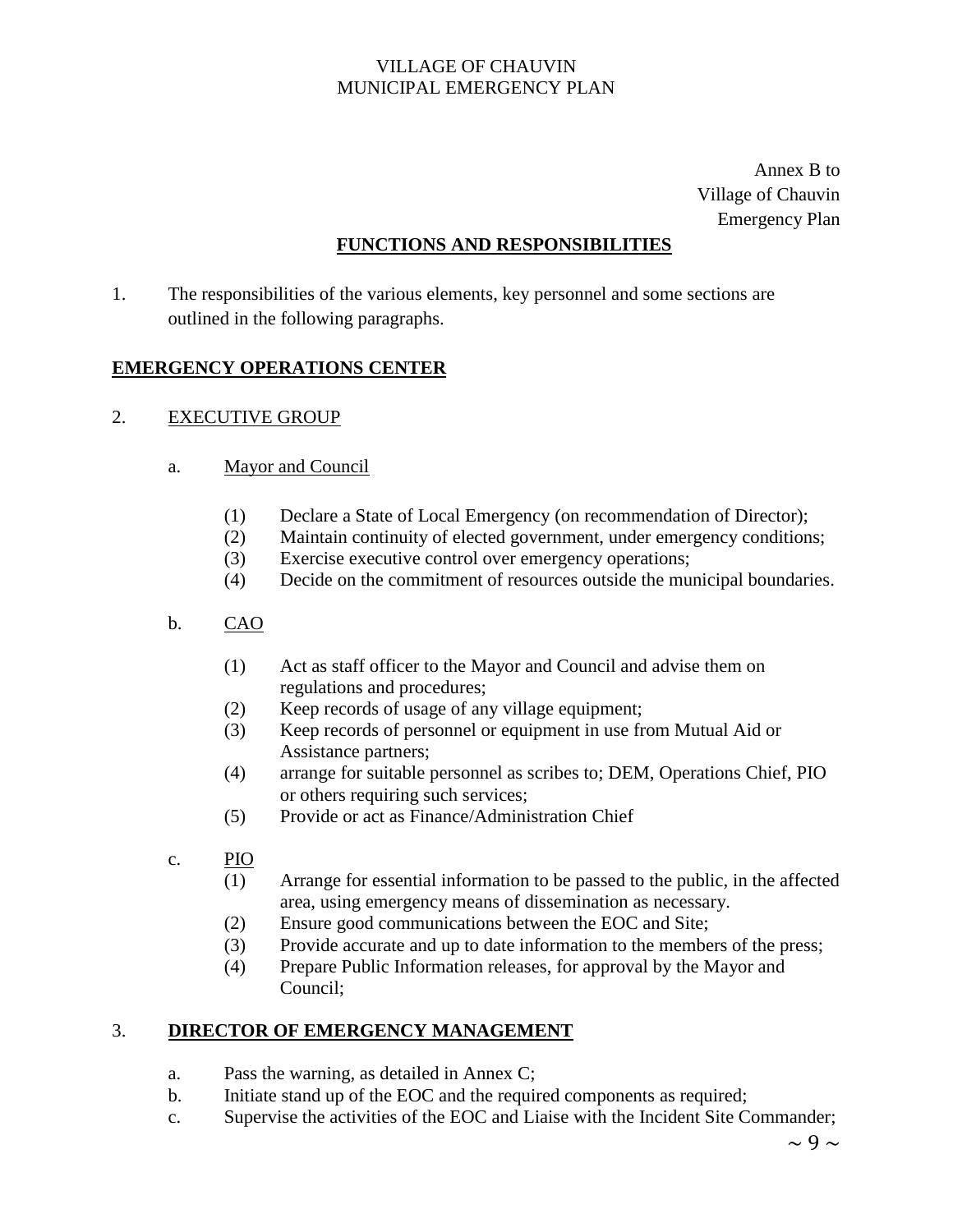- d. Coordinate the activities and elements of the EOC as required;
- e. Ensure that directions from the Executive Group are considered;
- f. Keep the Executive Group informed of developments and refer major problems for their decision;
- g. Act as liaison between the EOC and AEMA.
- h. Stand down or reduce EOC activities as required.
- i. Organize and make available all reports and returns on completion of an incident.

#### 4. **OPERATIONS CHIEF**

Will be responsible to:

- a. Develop and manage the Operations sections to accomplish the incident objectives;
- b. Coordinate the activities of the EOC and liaise with the Incident Site as required;
- c. Keep the Director of Emergency Management up to date and informed on the incident and act as his Deputy as/when required;
- d. Receive and check all incoming information and refer items to the Emergency Service(s) concerned for action, as required.
- e. Check all outgoing messages and reports for accuracy before releasing them for transmission;
- f. Receive copies of memoranda (prepared by members of the Emergency Services Agency);
- g. Correlate all information pertaining to emergency operations;
- h. Have copies filed of all incoming and outgoing messages and Emergency Services memoranda;
- i. Maintain a record of major events;
- j. Prepare Situation Reports;
- k. Arrange briefings as required.
- 5. Operations Section Heads will:
	- a. Supervise and control the operations of their respective service;
	- b. Maintain an up-to-date record of the resources of the Service;
	- c. Maintain liaison with other Services on matters of mutual concern;
	- d. Advise the Operations Chief on matters pertaining to the service;
	- e. Keep the Operations Chief informed of current activities and state of resources of the Service;
	- f. Prepare memoranda (for Operations Chief) recording any important operational decisions made and/or action taken concerning the Service;
	- g. Prepare the respective portion of Situation Reports applicable to the Services;
	- h. Give briefings on the situation of the Service, as required.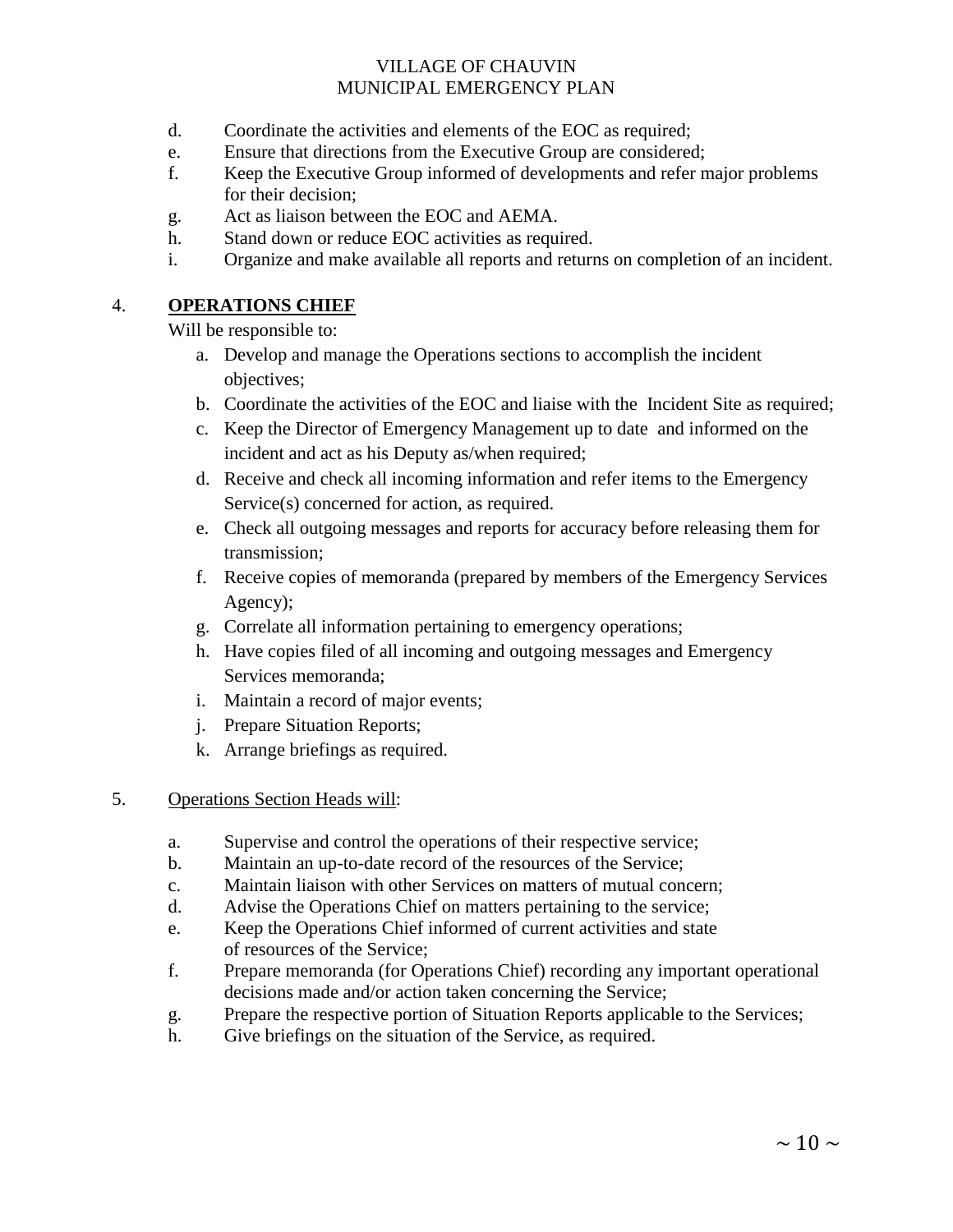#### 6. 6. **Disaster Social Services**.

The DSS Manager when activated will:

- a. Activate the DSS plan or portions thereof as and when required;
- b. Supervise and control the operations of DSS services and volunteers;
- c. Activate a Reception Center at the request of the DEM;
- d. Ensure accurate records of Reception and Inquiry are handled properly;
- e. Keep the EOC informed of current activities and state of resources of the Service;
- f. Prepare the respective portion of Situation Reports applicable to the Services;
- g. Give briefings on the situation of the Service, as required.

# 7. **PLANNING CHIEF**

Will be responsible for and supervise the:

- a. Collecting, evaluating and Displaying of incident intelligence information;
- b. Prepare and document incident action plans;
- c. Conducting long range and/or contingency planning;
- d. Develop plans for demobilization;
- e. Maintain incident documentation;
- f. Track resources assigned to the incident;
- g. Make preparations and schedule shift changes for EOC.

# 8. **LOGISITCS CHIEF**

Will be responsible for and supervise the:

- a. Ordering, obtaining, maintaining and accounting for essential personnel, equipment and supplies;
- b. Provide communication planning and resources;
- c. Setting up food services;
- d. Setting up and maintaining incident facilities;
- e. Provide support transportation;
- f. Provide medical services to incident personnel.

# 9. **COMMUNICATIONS OFFICER**

Will be responsible for and supervise:

- (1) Operation of communications equipment at the EOC;
- (2) Coping of all incoming messages and forward them to the Operations Chief;
- (3) Transmitting of all outgoing messages released by the Operations Chief.
- (4) Ensure good communications with Site Commander and other emergency services with the EOC.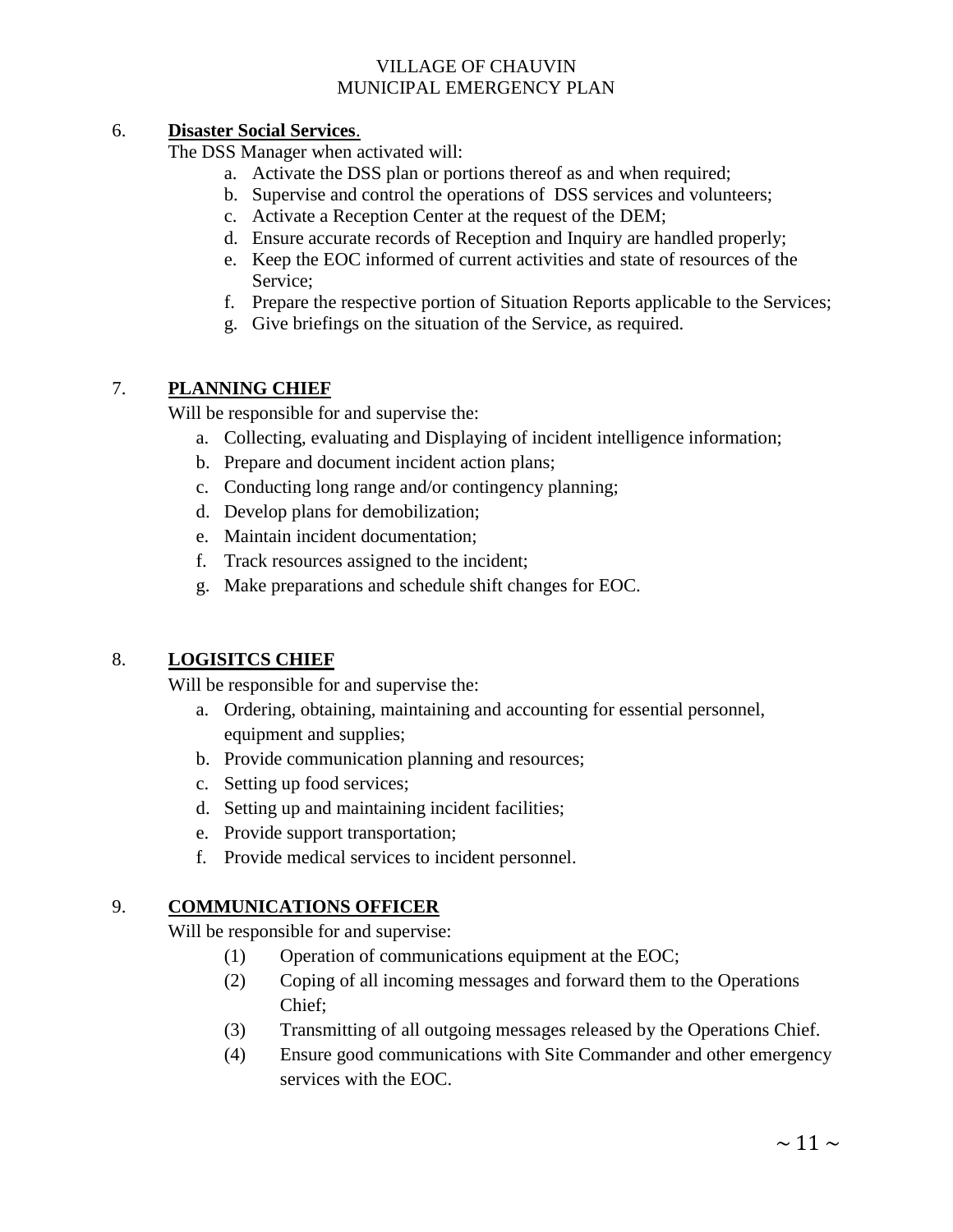(5) Distribution of messages and memoranda within and outside the EOC as required. (with the use of messengers if required)

# 10. **FINANCE/ADMINISTRATION CHIEF**

Will be responsible and supervise the:

- a. Contract negotiating and monitoring;
- b. Time keeping;
- c. Costing analysis;
- d. Compensation for injury or damage to property;
- e. Provision of scribes, as and where required;
- f. Maintain and upkeep incident financial status and produce reports and returns.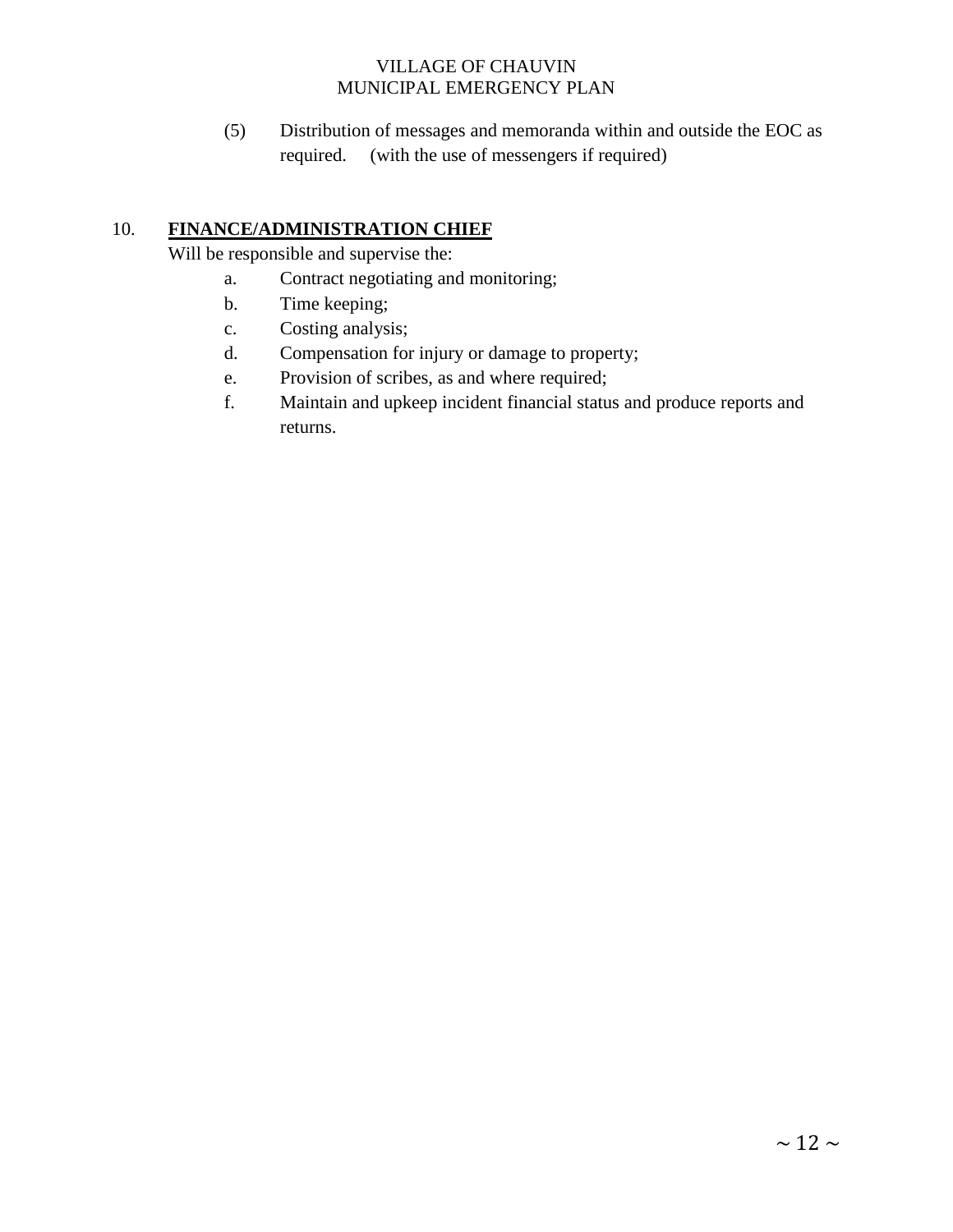Annex C to Village of Chauvin Emergency Plan

#### **TRANSPORTATION ACCIDENT**

Chauvin lies on the CNR transcontinental main line and some 35 high speed trains pass through daily. Most do not stop. Large quantities of dangerous goods are transported and some of the trains pass through at critical hours when school busses are moving.

Secondary highway 610 on the north side of the Village carries normal local traffic and significant amount of oilfield traffic. Three (3) school busses carry some 80 students, Kindergarten to Grade 12, and make frequent crossings of the Highway and the tracks

# **FIRE**

The Village is scattered residentially, however, Main Street is more congested with wooden buildings. There is a sensitive area in the former lumber outlet beside the hotel, which was constructed in 1910. There is one elevator on the south side along the tracks. Chauvin has a capacity of 18 volunteer firefighters, 1 Fire Trucks, 2 Water Trucks, 1 Rescue Unit, 13 selfcontained breathing apparatus with 6 spare cylinders, a Jaws-of-Life, and some foam equipment for fighting oilfield fires.

The Village has suffered several fires, the most prominent ones being:

1910 – Several Businesses in the downtown area were burned out

1927 – Livery Barn

- 1920 Downtown Fire
- 1951 Downtown Fire
- 1978 School Fire

 $\sim$  13  $\sim$ Annex C to Village of Chauvin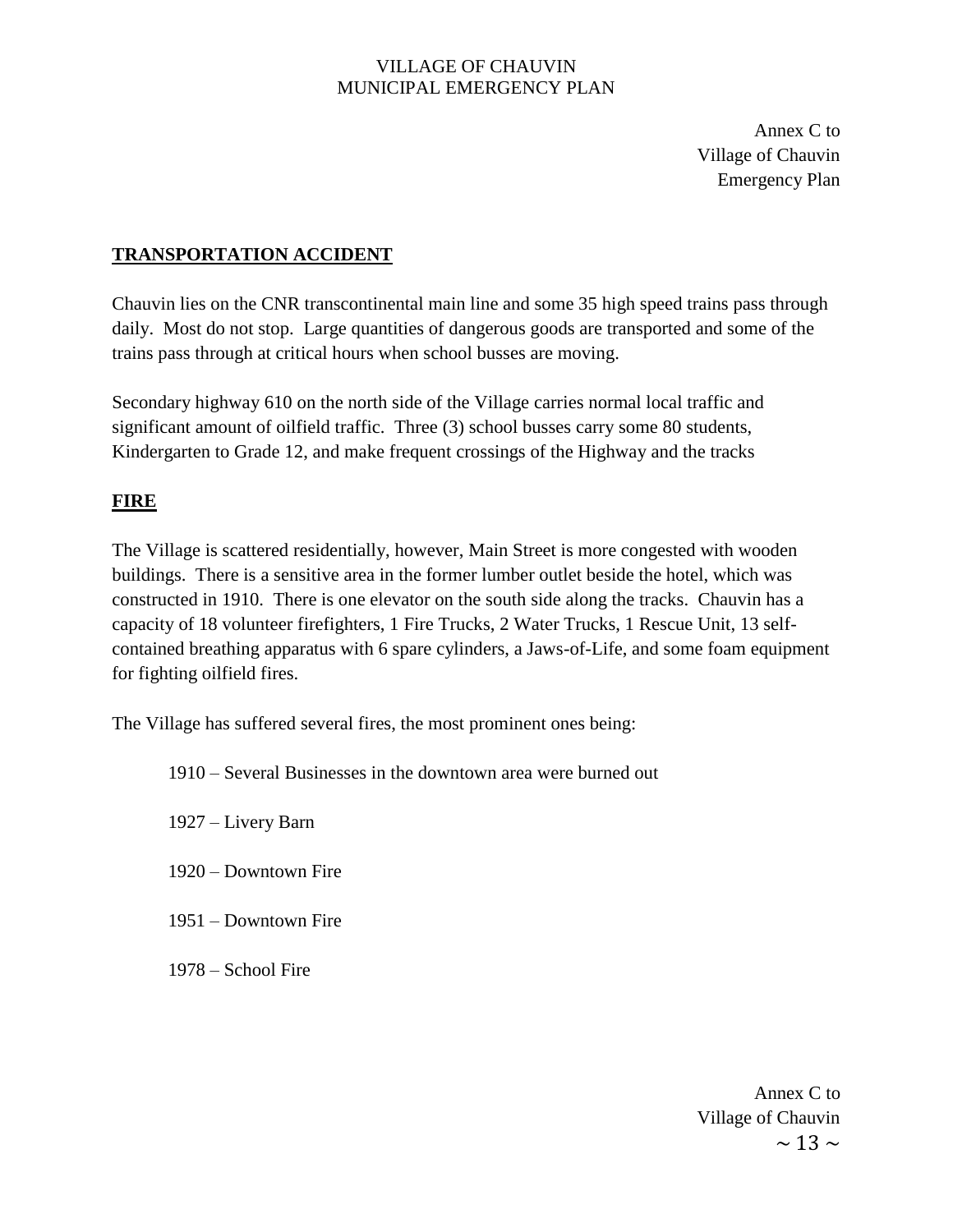#### Emergency Plan

#### **WARNING ARRANGEMENTS**

1. When an emergency occurs or is imminent, the person or agency becoming aware of the situation will be responsible for alerting the other emergency services, including the Director.



MAYOR **COUNCIL OPERATIONS CHIEF** PIO PUBLIC WORKS RESCUE 911 TRANSPORTATION **TELUS** FORTIS 310-9473 DISASTER SOCIAL SERVICES AEMA ARRC ALBERTA HEALTH EMERGENCY | | WORKS | | COUNCIL | 310-9473 | | SERVICES **OPERATIONS STAFF** 

- 2. If the nature and magnitude of the emergency requires warning of the general public, the warning will be passed by continuous sounding of the fire siren, door to door and by telephone. The warning may also be passed by police car, if available.
- 3. If time permits, general information/advice to the population will be broadcast via the EPWS system, over radio stations: FM Lloydminster, C.F.C.W. Camrose, C.H.E.D. Edmonton, 93.7 Wain FM and 106.1 The Goat. The Public Information Officer or EPWS trained personnel will be responsible for completing the necessary arrangements.

 $\sim$  14  $\sim$ Annex D to Village of Chauvin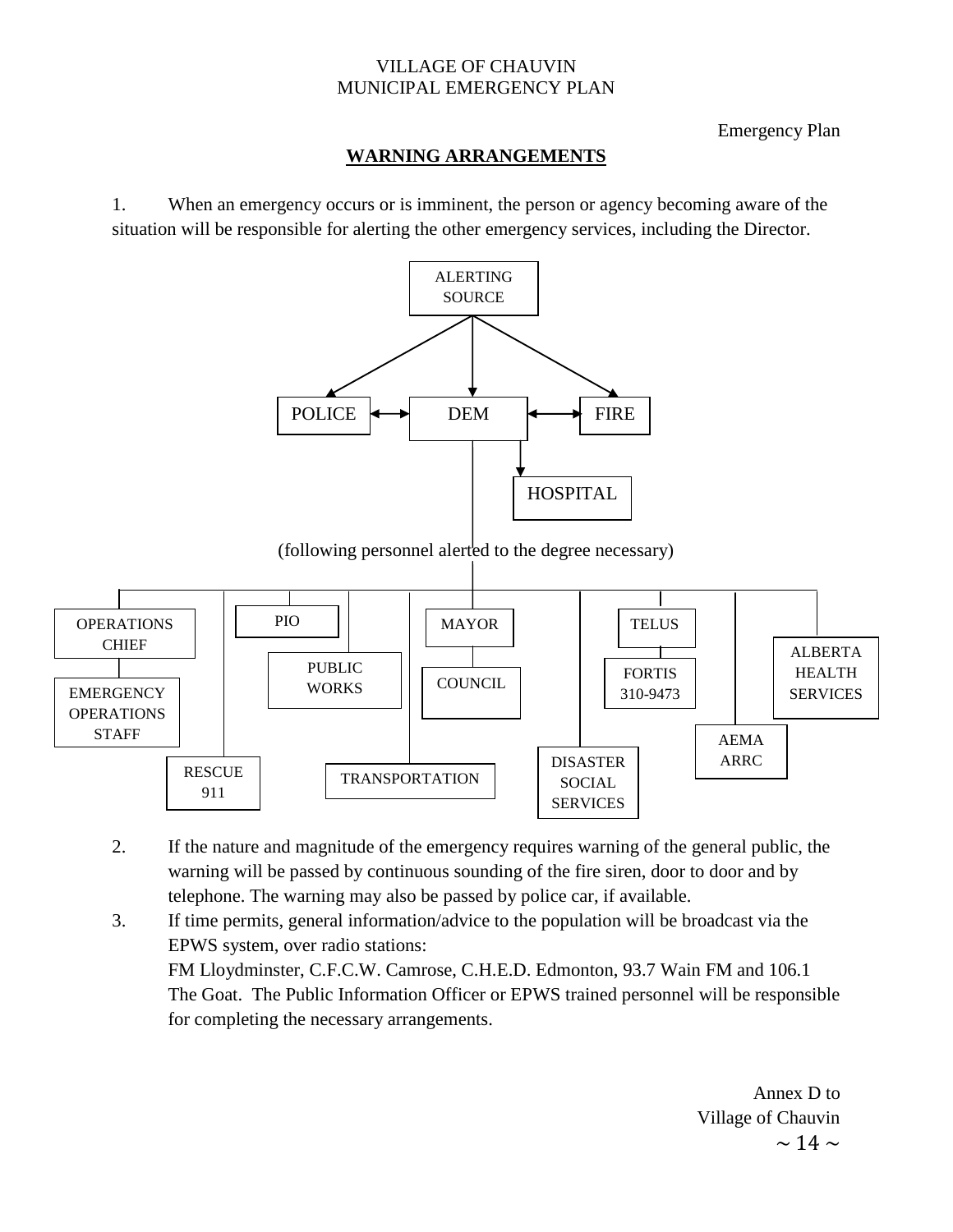#### Emergency Plan

# Emergency and Disaster Hazard Analysis and Planning Priorities

Municipality Village of Chauvin Date: 27 Mar 2011updated October 15, 2012

| <b>TYPE OF</b><br><b>DISASTER</b><br><b>EMERGENCY</b> | <b>HISTORY</b>            | <b>POTENTIAL</b> | <b>PLANNING</b><br><b>PRIORITY</b> | <b>REMARKS</b>                                                                                                                                                                  |
|-------------------------------------------------------|---------------------------|------------------|------------------------------------|---------------------------------------------------------------------------------------------------------------------------------------------------------------------------------|
| <b>NATURAL</b>                                        |                           |                  |                                    | Should include Seim's                                                                                                                                                           |
| Tornado                                               | None                      | Medium           |                                    |                                                                                                                                                                                 |
|                                                       |                           |                  |                                    |                                                                                                                                                                                 |
| <b>Blizzard</b>                                       | Several                   | Low              |                                    | With modern day housing and<br>transportation, blizzard threat<br>has been greatly reduced                                                                                      |
| <b>MAN MADE</b>                                       |                           |                  |                                    |                                                                                                                                                                                 |
| Transportation                                        |                           |                  |                                    | Evacuation or shelter in place                                                                                                                                                  |
| Accident                                              | Few                       | High             | 1                                  |                                                                                                                                                                                 |
|                                                       |                           |                  |                                    |                                                                                                                                                                                 |
| Fire                                                  | Some large<br>scale fires | Medium           | $\overline{2}$                     | Possible evacuation                                                                                                                                                             |
|                                                       |                           |                  |                                    |                                                                                                                                                                                 |
| Winter<br><b>Power Failure</b>                        | Several                   | Medium-High      | 3                                  | Single line from Wainwright.<br>Chauvin is the end of the line.<br>Could be dangerous in very cold<br>weather or blizzard conditions.<br>Prepare to open a Reception<br>Center. |
|                                                       |                           |                  |                                    |                                                                                                                                                                                 |
| Explosion<br><b>Bulk Gasoline</b>                     | None                      | Low              |                                    | One bulk station $-\text{edge of }$<br>village                                                                                                                                  |
|                                                       |                           |                  |                                    |                                                                                                                                                                                 |

# PUBLIC HEALTH

Chauvin uses the facilities of both the Wainwright (84 km) and the Provost (50 km) Hospitals. Both are very efficient Health Care Centers. They have the services of one ambulance in the Village which is stored in the Fire Hall.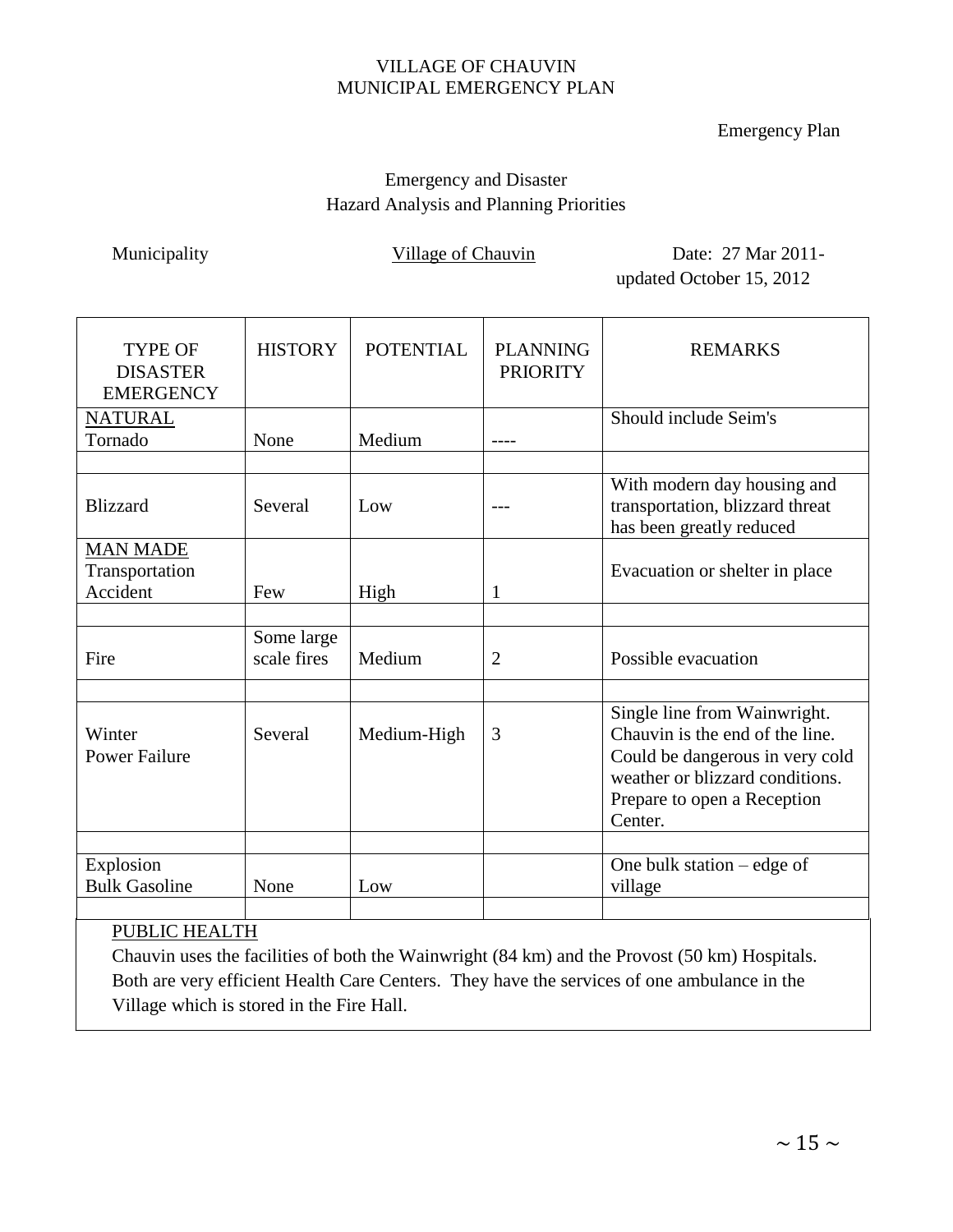Annex E to Village of Chauvin Emergency Plan

# **EVACUATION PROCEDURES**

#### **GENERAL**

1. In the event of a major emergency it may be necessary to evacuate all or a portion of the Village. Any evacuation will be carried out in accordance with the following paragraphs.

#### **WARNING**

- 2. The notification of a threat and a warning to evacuate will be passed to the Mayor or a member of the council from the Director of Emergency Management,.
- 3. Upon receiving the warning the Director of Emergency Management will initiate the action required to:
	- a. Pass the warning in accordance with the provisions of Annex C;
	- b. Request a State of Local Emergency, if necessary;
	- c. Order evacuation as required;
	- d. Advise reception centers/communities of the number and expected time of arrival of evacuees.

#### **COLLECTION POINTS**

4. For evacuation purposes the village has been divided into three areas, with one collection point designated for each:

- a. NORTH/WEST Dr. Folkins Community School;
- b. CENTRAL Community Centre Hall/Arena/Curling Rink
- c. SOUTH/EAST Catholic Church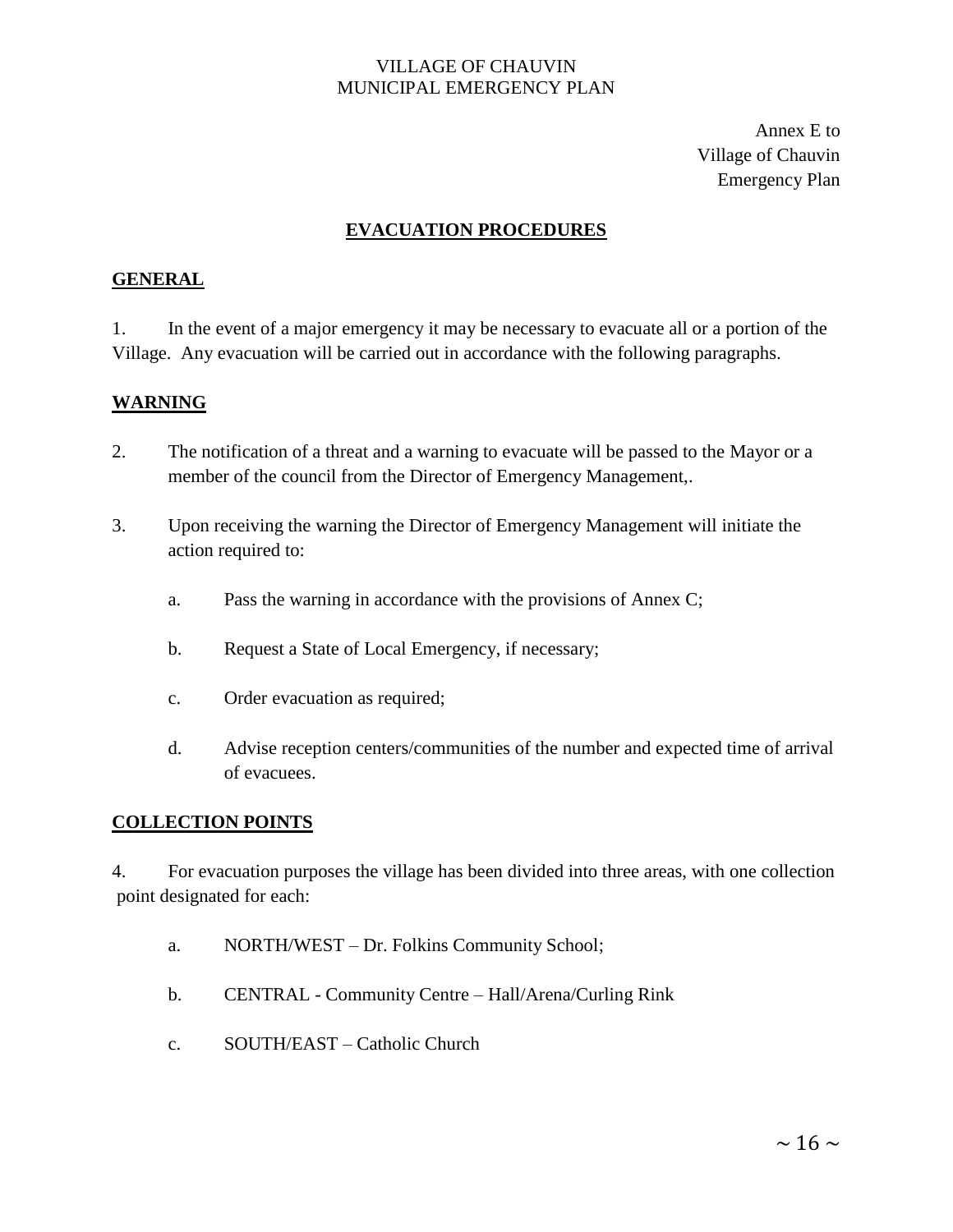#### **TRANSPORTATION**

5. It is anticipated the majority of people will provide their own transportation. Any individuals requiring transportation will make their own way to the Collection Point designated for their area. Persons physically unable to make their way to the Collection Point must advise the Village Office of their situation so that a pick-up may be arranged.

6. Persons having space in their vehicles for additional passengers will be requested to evacuate by way of the Collection Points to pick up those without transport.

7. Schools. As per the School Emergency Plan. (Chauvin Gospel Center)

# **SECURITY**

8. Following the evacuation, members of the Fire Department will check to ensure the evacuation is complete.

9. During the emergency period, the R.C.M.P. will maintain security patrols as required.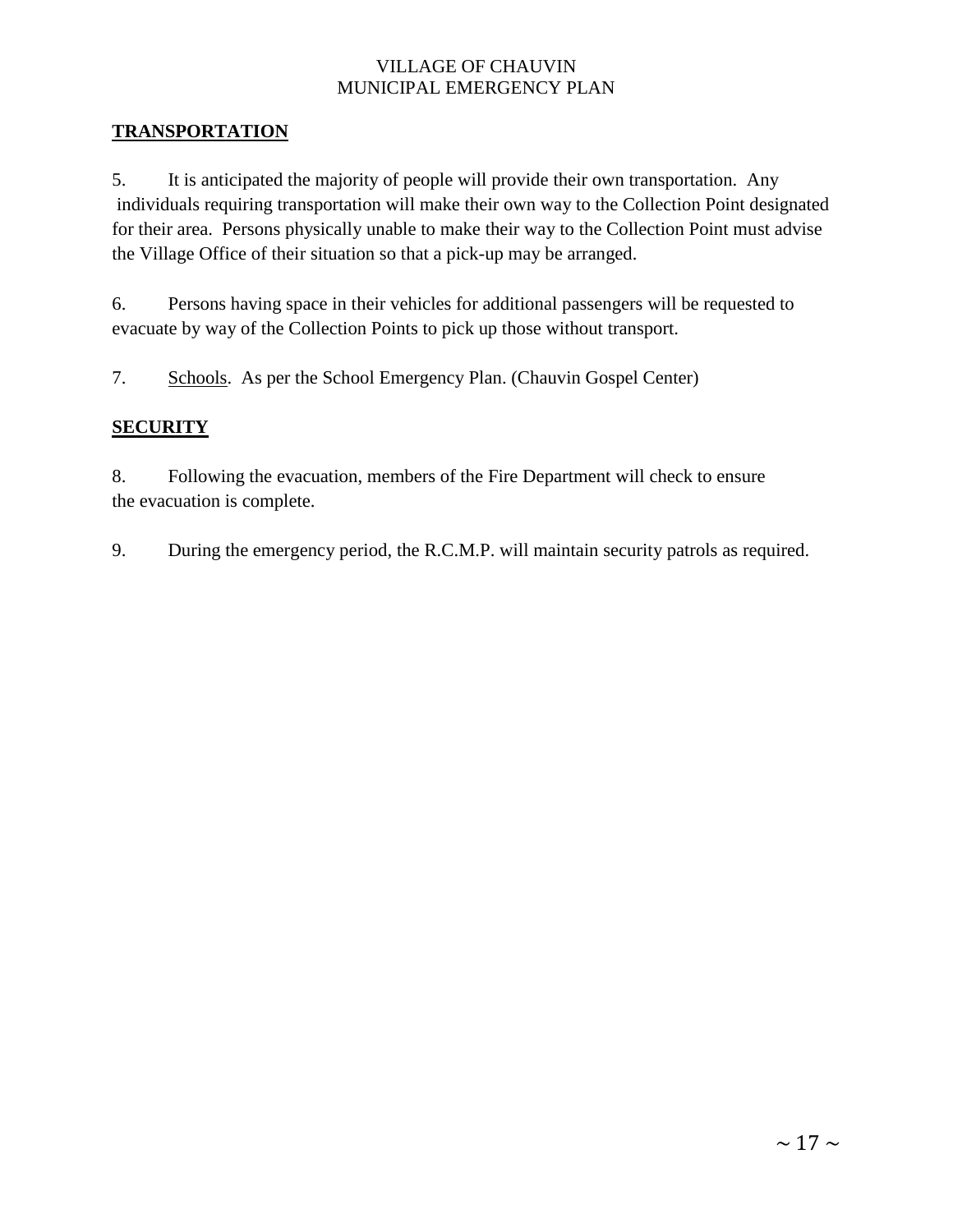Annex F to Village of Chauvin Emergency Plan

## **RECEPTION PROCEDURES**

#### **GENERAL**

1. Local conditions in neighboring communities may necessitate their evacuation and the Village of Chauvin could be asked to provide for those evacuees.

2. It is not anticipated that the evacuees would be assisted for a period of more than one or two days, however, the possibility of a longer stay should not be discounted.

3. To receive and accommodate evacuees the following will be enacted in whole or in part as required. More detailed instructions will be found in section 4 of the Municipal Emergency book (RED BOOK) and the DSS Plan.

#### **RECEPTION**

- 4. A Reception Centre will be set up under the direction of the Disaster Social Services Manager.
- 5. The primary Reception Centre will be located at the Community Centre.
- 6. The functions of the Reception Centre may be:
	- a. registration and inquiry;
	- b. clothing;
	- c. lodging;
	- d. feeding; and
	- e. personal and pet services (off site).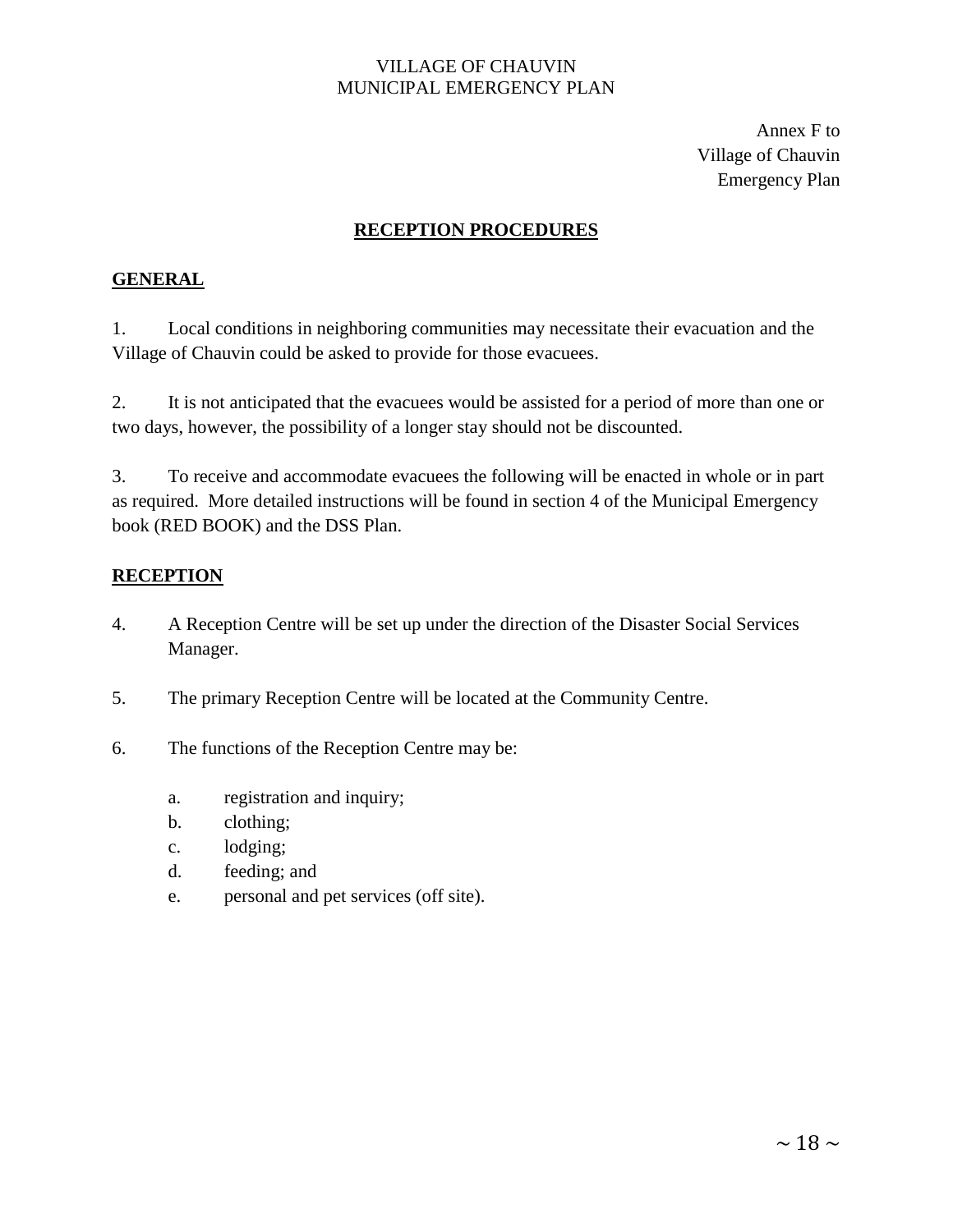#### **BLANKETS AND EMERGENCY CLOTHING**

7. 500 BLANKETS ARE STORED AT Camrose and 590 stored at St. Paul. Access details are maintained in the Red Book. For additional blankets, contact the Duty Officer at the Alberta Emergency Management Agency, Rapid Response Center (1-866-618-2362) 24 hour number.

8. Emergency Clothing may be obtained from the Goodwill Store in Camrose or local drives. Access details are maintained in the Red Book.

#### **LODGING**

9. Accommodation will be arranged on the congregate lodging basis in the first instance. The buildings listed can provide congregate accommodation for the numbers shown.

| <b>BUILDING</b>              | <b>CAPACITY</b> | <b>COOKING FACILITIES</b> |
|------------------------------|-----------------|---------------------------|
| Elks Hall                    | 100             | Yes                       |
| Dr. Folkins Community School | 300             | Yes                       |
| Roman Catholic Church        | 150             | Yes                       |
| Presbyterian Church          | 75              | Yes                       |
| Senior's Drop In Centre      | 100             | Yes                       |
| <b>Curling Rink</b>          | 75              | Yes                       |
| Chauvin Arena                | 100             | Yes                       |
| Chauvin Hall                 | <u>350</u>      | Yes                       |
|                              | 1250            |                           |

10. If a prolonged stay is anticipated, or develops, billeting in private homes or commercial accommodation will be considered.

11. Assistance and advice regarding health and sanitation will be obtained through the East Central Health Unit at Wainwright.

#### **FEEDING**

12. Feeding of evacuees will be coordinated by the DSS Manager, using local restaurant/ cafeteria services or other Catering Services.

13. Details for obtaining supplies are contained in the Red Book.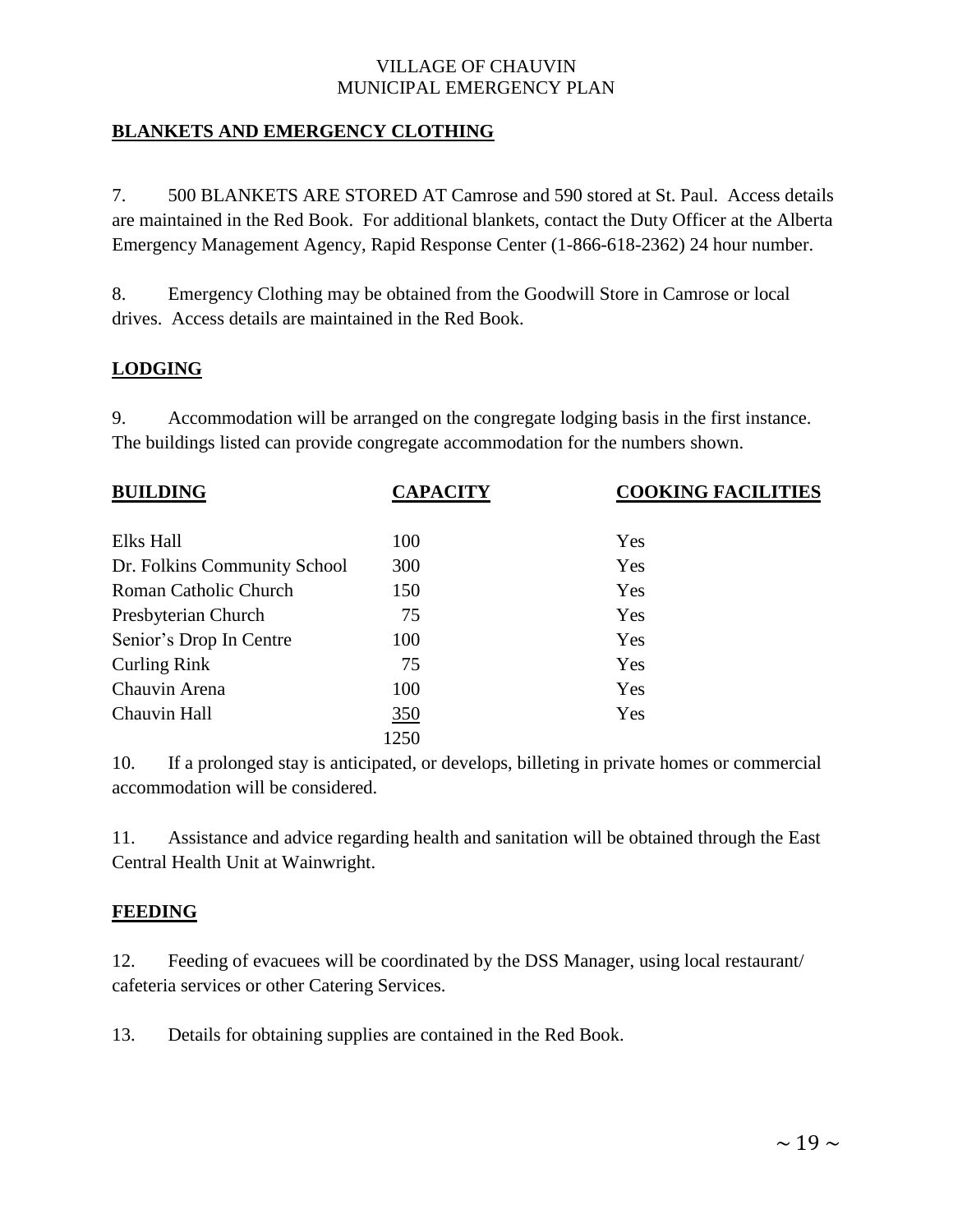14. Cooking facilities in the buildings selected to accommodate the evacuees will be activated to provide coffee and a light snacks for the evacuees upon arrival and to serve hot meals twice per day for the duration of the reception. If the selected building(s) does not have feeding capabilities, alternate arrangements will be made with the local restaurants or Catering Services.

# **REGISTRATION AND INQUIRY**

15. A Registration and Inquiry service will be provided by Chauvin DSS staff.

#### **PERSONAL SERVICES**

16. Counseling services will be provided by Local Clergy or Provincial Social Services.

17. Additional personal services will be provided by the DSS Manager using volunteer service as needed.

18. Pet/Animal Services will be provided by the 4-H Club.

# **STAFF**

19. The following organizations have volunteered to assist in the reception emergency:

- a. Chauvin Gospel Center;
- b. 4-H Club; (pet registration, housing and care)
- c. Presbyterian Women's Fellowship; and
- e. Elks Auxiliary

20 The telephone numbers, names and procedures for accessing additional resources are stated in the Municipal Emergency Handbook (Red Book), located at the Village office.

#### **ADVICE OR ASSISTANCE**

21. Alberta Social Services and Community Health if required can provide management with Disaster Social Services. This assistance can be accessed by contacting the District Office in Wainwright.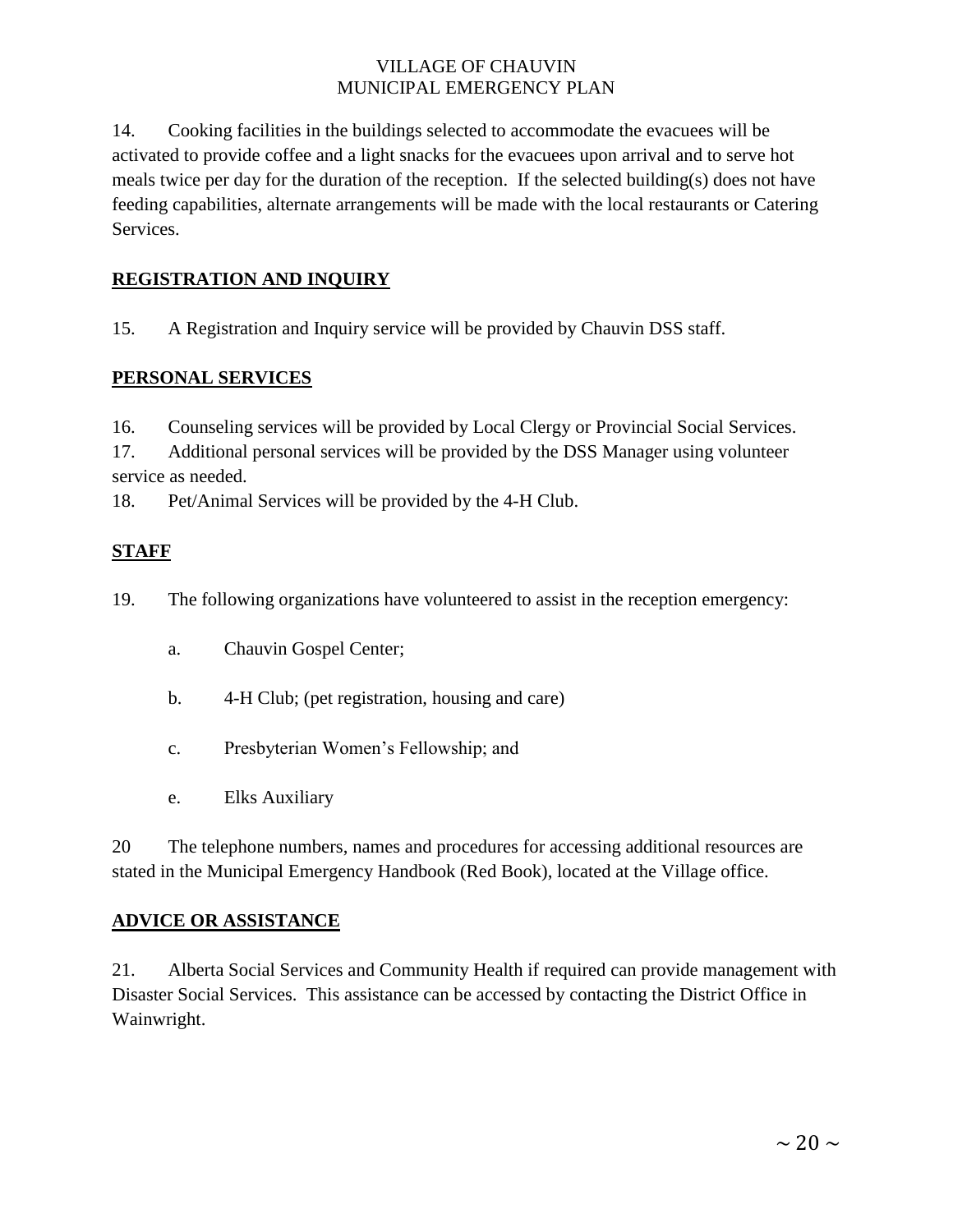# **SUPPLIES AND ADDITIONAL SERVICES**

22. Arrangements have been made with local merchants to support the Reception Center. They will submit statements to the CAO for services provided. Details are contained in the Red Book.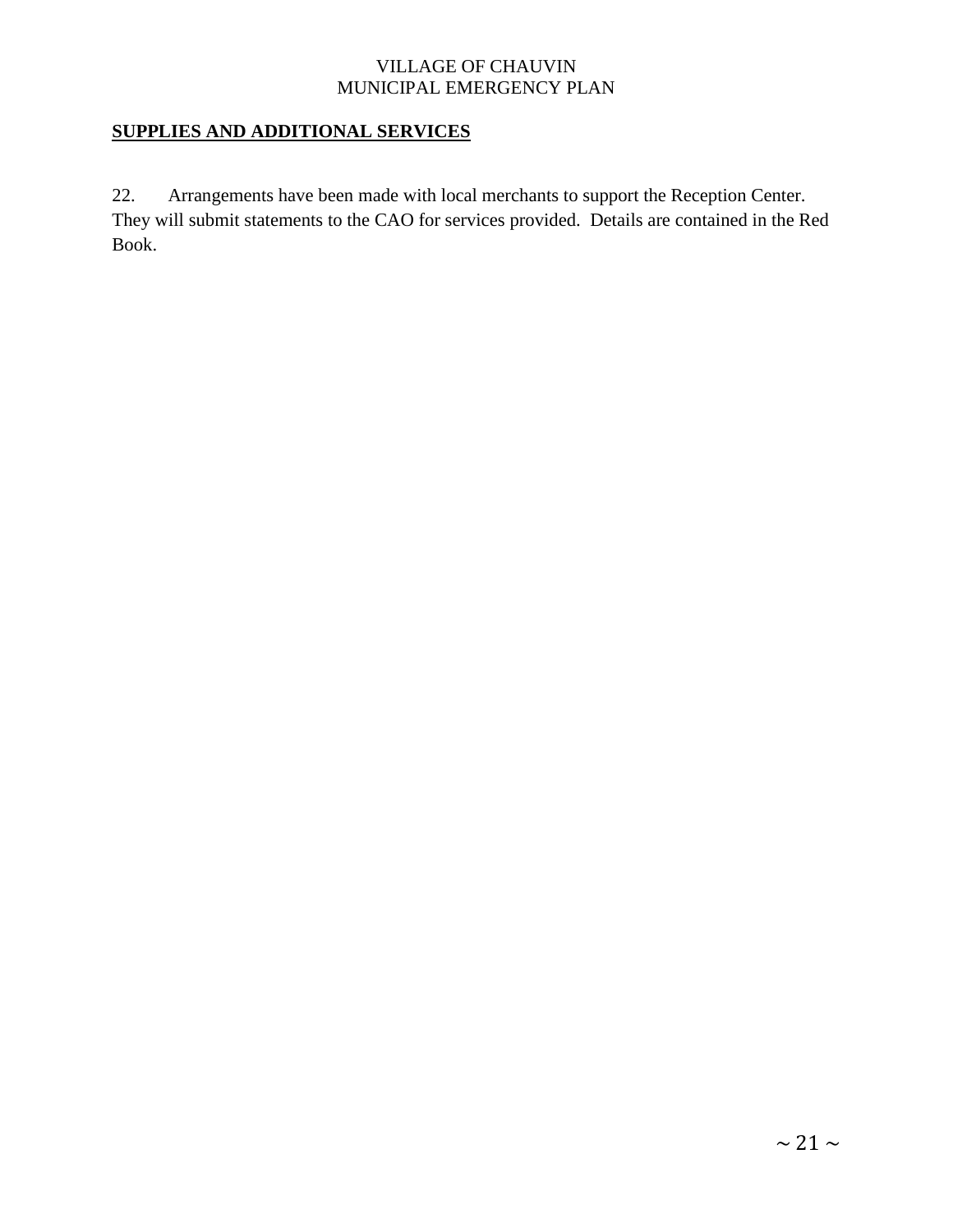Annex G to Village of Chauvin Emergency Plan

#### **HEALTH UNIT SUPPORT**

1. The East Central Health Unit will support the Village of Chauvin Emergency Operations Plan by providing, to the extent required, any or all of the following Environmental Health and emergency activities directed to the inspection and protection of the following:

- a. safe, sanitary accommodation;
- b. sanitary protection and distribution of food;
- c. potable water for human consumption;
- d. safe, sanitary disposal of sewage
- e. safe, sanitary disposal of solid wastes;
- f. vector control to prevent the spread of communicable diseases;
- g. emergency nursing services;
- h. health counseling;
- i. emotion support to individuals or families under stress;
- j. emergency home care programs; and
- k. upon the request of the medical Examiner's Office supervision of temporary storage of dead human bodies.

2. This support would be coordinated by the East Central Health Unit Coordinating Committee and would be initiated through the Medical officer of Health and/or the Health Unit Inspector.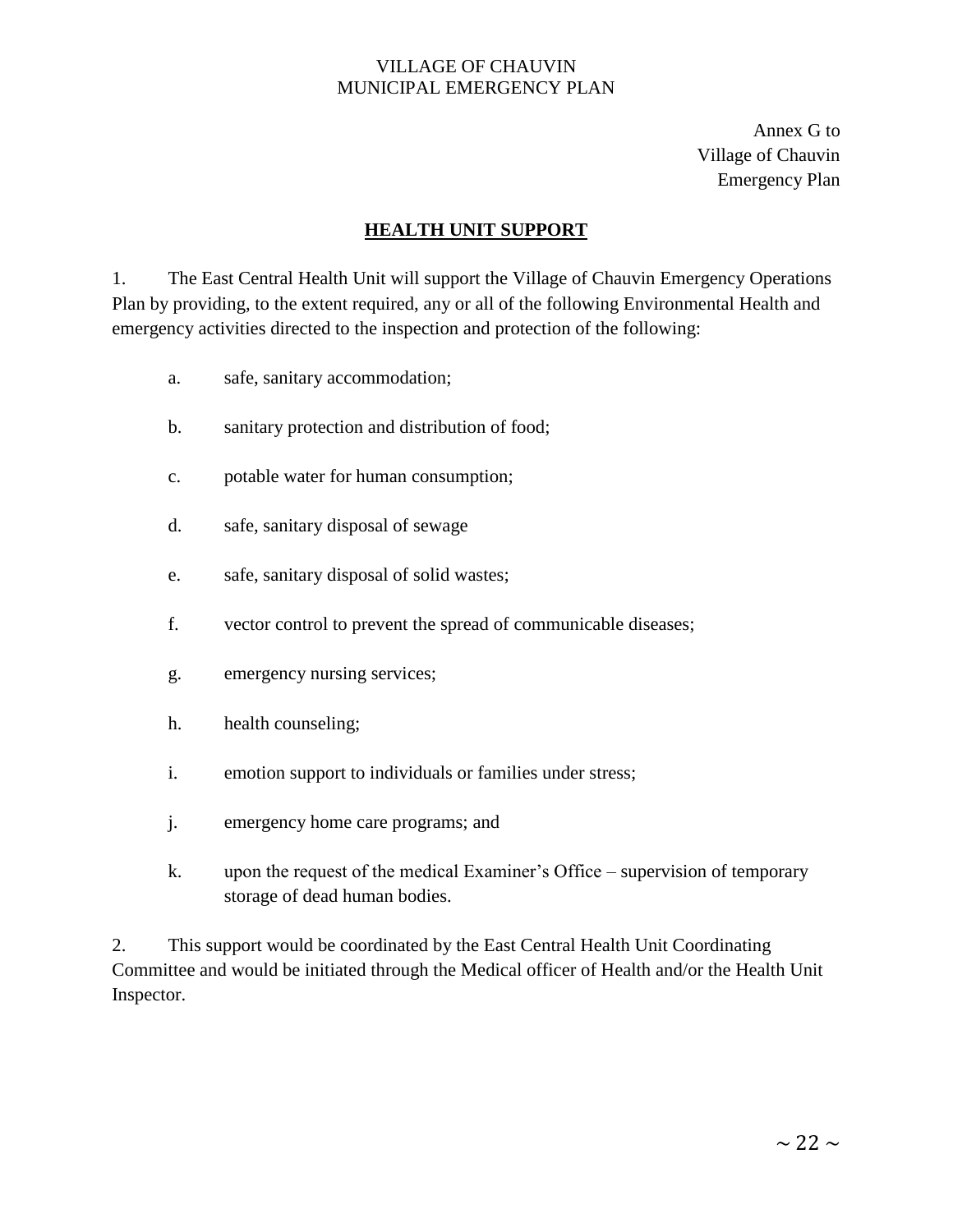Annex H to Village of Chauvin Emergency Plan

#### **Emergency Telecommunications Plan**

- 1. The Village of Chauvin Communications officer, will make use of the following communications resources on an as required basis. Contact phone numbers for these resources are listed in the RED BOOK and Schedule A of this document under "Emergency Resources List".
- 2. The following resources will be used as determined by the event.
	- a. TELUS 12 phone lines, one FAX line for Emergency Operations center (EOC),
	- b. Fire Fire radios to be used for communications between incident and EOC,
	- c. Police Police radios to be used for communications between the incident and EOC,
	- d. MD #61 Municipal District of Wainwright portable radios,
	- e. E-mail CCI wireless will provide service to the EOC router for use of individual emergency services representatives,
	- f. Amateur Radio to be used in the event of loss of power or communications abilities of any of the above resources. Voice, data and wireless internet e-mail is available through this resource, and
	- g. Cell Phone private cell phones will supplement the use of above listed resources.

| Resource         | Frequency        |
|------------------|------------------|
| Fire             |                  |
| Police           |                  |
| Amateur Radio    | 146.94 -600      |
|                  | $145.69$ simplex |
| MD of Wainwright |                  |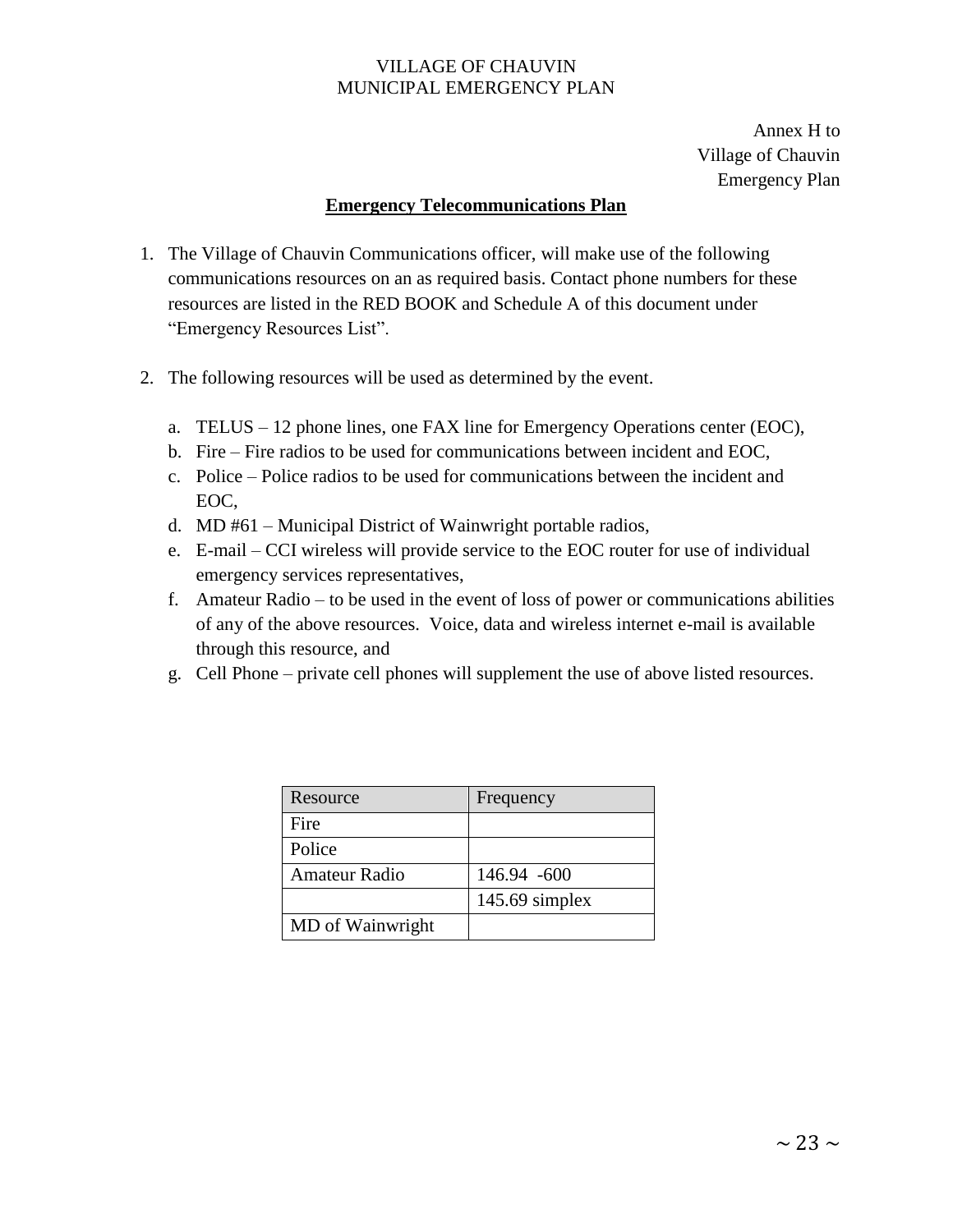#### SCHEDULE "A"

| <b>ITEM</b> |                                                    | DENOM.   | OTY.           | <b>BOXES</b>   |
|-------------|----------------------------------------------------|----------|----------------|----------------|
|             |                                                    |          |                |                |
|             | 8-430 Blankets, Grey, G.S. Each                    |          | 40             | $\overline{4}$ |
|             | 5-1128 Litters, Straight Aluminum Pole             | Each     | 20             | 5              |
|             | 8-450 Bottles, Water, Medical Complete             | Each     | 17             | $\mathbf{1}$   |
|             | 8-850 Haversacks, First Aid                        | Each     | 12             | $\overline{2}$ |
|             | <b>Each Comprising:</b>                            |          |                |                |
|             | 1-1266 Tetracaine Ophthalmic Ointmenty 0.5%,       | $3/5$ oz | $\mathbf{1}$   | Tube           |
|             | 3-311 Bandage, Gauze, 4" x 6 yds                   | Each     | 12             |                |
|             | 3-415 Bandage, Triangular, Compressed              | Pkgs     | 3              |                |
|             | 3-590 Dressing, Shell, 6" x 2" x 3 $\frac{1}{2}$ " | Each     | 15             |                |
|             | 5-452 Pencil, Dermatograph, Red                    | Each     | $\mathbf{1}$   |                |
|             | 5-453 Pencil, Indelible, Medium                    | Each     | $\mathbf{1}$   |                |
|             | 5-476 Pin, safety, 2", card of 12                  | Card     | $\mathbf{1}$   |                |
|             | 6-6015 Scissors, Stretcher Bearers, with Lanyard   | Each     | $\mathbf{1}$   |                |
|             | 8-200 Armband, Standard Disaster Health Supplies   |          |                |                |
|             | Type, Imprinted "Health"                           | Each     | $\overline{4}$ |                |
|             | 8-5260 Haversack, First Aid, Empty                 | Each     | 1              |                |
|             | 8-5787 Tag, Emergency, Medical, Pad of 20          | Pad      | $\mathbf{1}$   |                |
|             | 8-9052 Casualty Collecting Unit No 2               |          |                |                |
|             | Each Compromising:                                 |          |                |                |
|             | 3-415 Bandage, Triangular, Compressed              | Pkg      | 25             |                |
|             | 3-567 Dressing, Burn, Large                        | Each     | 5              |                |
|             | 3-568 Dressing, Burn, Medium                       | Each     | 10             |                |
|             | 3-585 Dressing, First Field                        | Each     | 50             |                |

# **DISASTER HEALTH SERVICES CASUALTY COLLECTION UNIT – OPERATIONAL**

#### **(STORED AT THE CHAUVIN FIRE HALL)**

# **EMERGENCY OPERATIONS CENTER KIT – LOCATED AT THE TALISMAN COMMUNITY CENTRE, 300 MAIN STREET, CHAUVIN, AB T0B 0V0**

# **RECEPTION CENTER KIT (LARGE ORANGE TRUNK) IN STORAGE ROOM OF THE BAR, IN THE COMMUNITY HALL/CURLING RINK. KEY AT OFFICE.**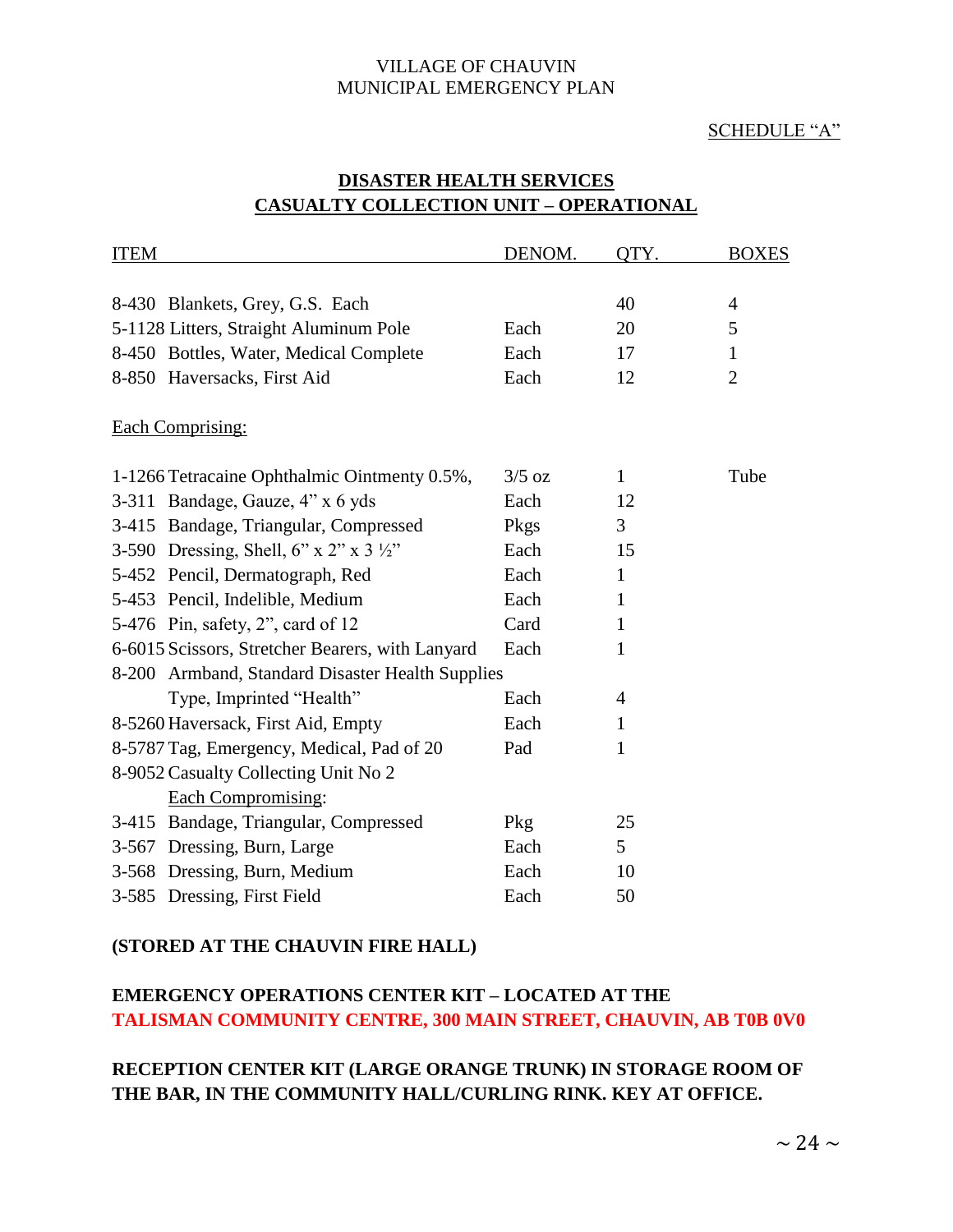#### **EMERGENCY MUTUAL AID AGREEMENT**

BETWEEN the incorporated Municipalities listed below:

|    | <b>Municipal District</b> | Ωt | Wainwright # 61 |
|----|---------------------------|----|-----------------|
| 2. | Village                   | οť | Chauvin         |
| 3. | Village                   | οf | Edgerton        |
| 4. | Village                   | Ωf | Irma            |

WHEREAS an emergency could affect any municipality to such a degree that local municipal resources would be inadequate to cope with the situation:

AND WHEREAS the above-named municipalities wish to make pre-arrangements for speedy emergency action in support of any one municipality in the group which may be affected or threatened by an emergency and require assistance;

THEREFORE, the above-named municipalities agree as follows:

1. Any one of the parties to the Agreement, if and when in need of help to combat a peacetime emergency, may request mutual aid from one or more of the other parties, subject to the following conditions:

- a) Any calls for aid shall be made by an elected representative of the municipality concerned, and must be directed to an elected representative of the municipality/ies whose assistance is being sought: except that:
	- (1) Calls for firefighting equipment maybe made by the Fire Chief or an elected representative of the municipality concerned;
	- (2) Calls for fire aid may be made to the Fire Chief or an elected representative of the municipality concerned:
	- (3) Any actions taken by a Fire Chief shall be reported to an elected representative as soon as possible.
- b) Requests for mutual aid shall be restricted to municipality owned equipment and municipal employees.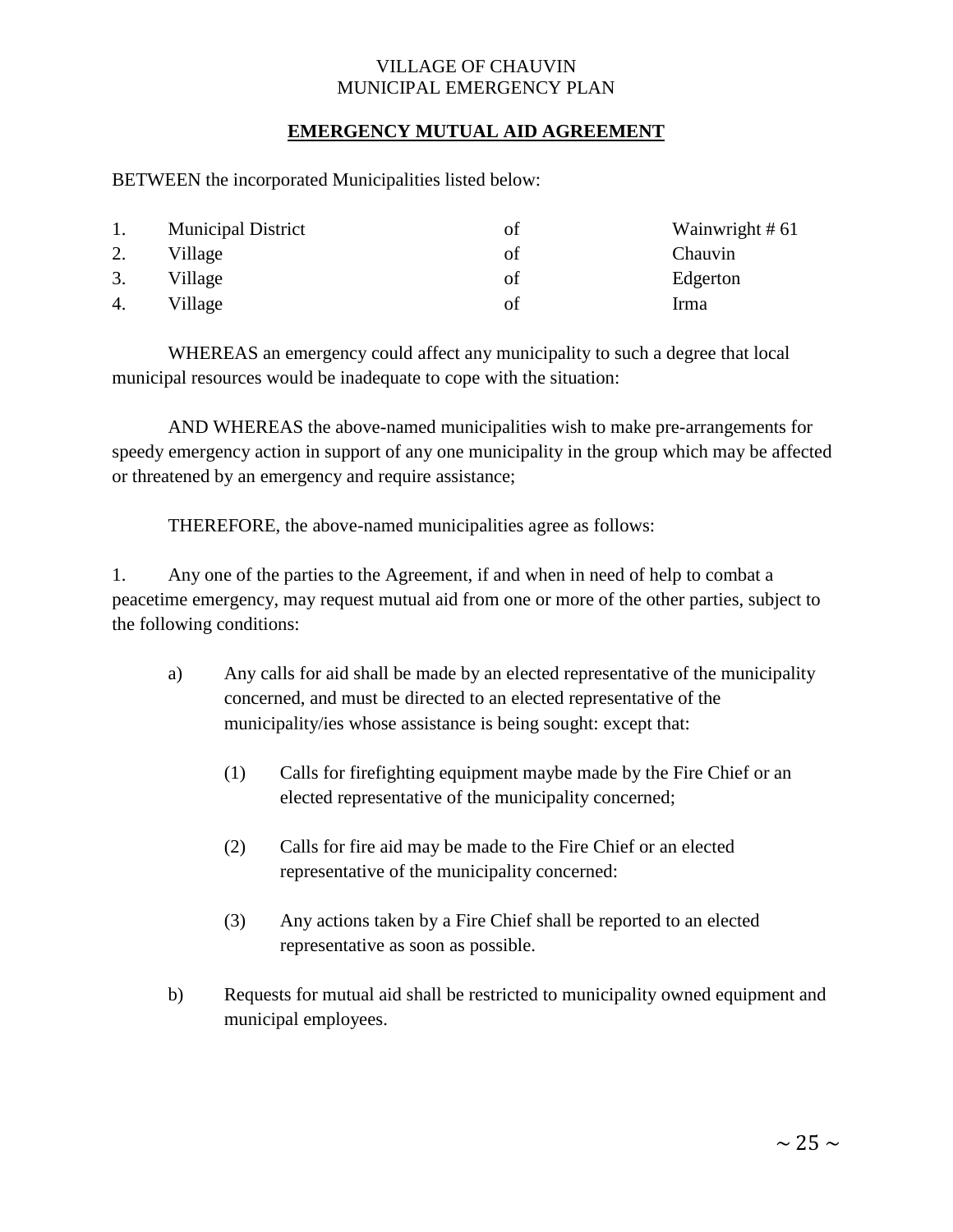- c) On receipt of a call for aid whether general, or specific as to resources required – the extent of the assistance given will be at the discretion of each responding municipality, having regard to it's own local situation at the time.
- d) Any cost incurred in connection with the mobilization, movement and deployment of mutual aid resources, will be borne by the municipality/ies receiving the aid, at the current rates for service of the municipality providing the service.
- e) The Municipality affected or threatened by the emergency and calling for mutual aid, shall implement its Emergency Operations Plan to the degree necessary and – for the duration of emergency operations – will assume directions and control over equipment and man power contributed by other parties to this Agreement.
- f) Lists of all elected representatives and Fire Chiefs are to be provided with their phone numbers at the signing of the Agreement and updated annually thereafter by the Field Services Office Alberta Public Safety Services, Camrose.

2. This Agreement comes into force on February  $1<sup>st</sup>$ , 1987, and shall be reviewed yearly thereafter. At the time of review, changes or addition may be introduced by way of a rider which shall become part of the Agreement upon ratification by all parties.

3. Any one of the participating municipalities may withdraw from the Agreement by giving 90 days' notice of termination to the other parties. After the withdrawal of any party, the Agreement shall continue in force among the remaining parties.

EXECUTED on behalf of the participating municipalities, by their authorized signing Officers:

# *SIGNATURES ON ORIGINAL DOCUMENT For*

*Municipal District of Wainwright #61 Village of Chauvin Village of Edgerton Village of Irma*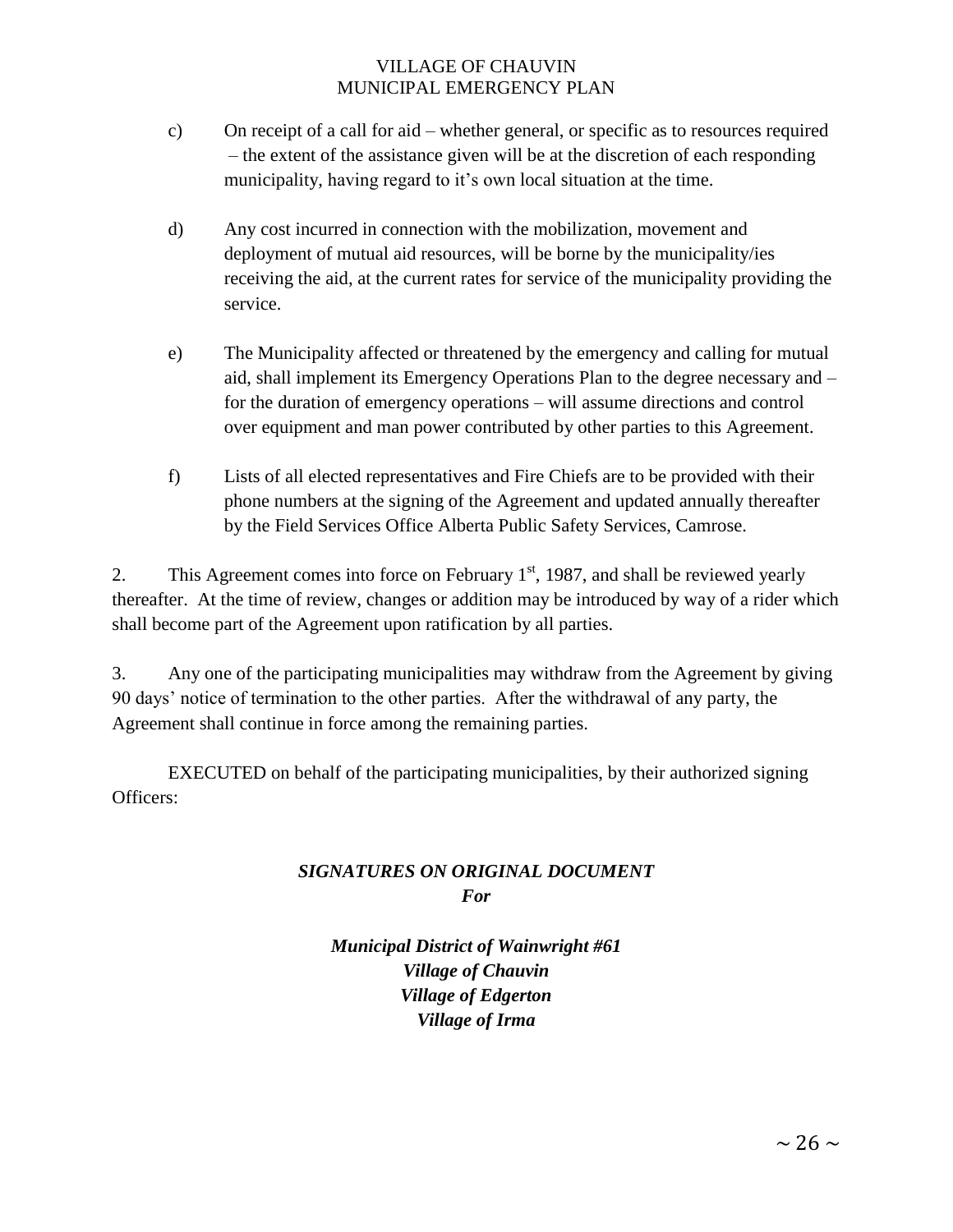# UPDATED – December 2009

| <b>ORGANIZATION</b>             | <b>KEY OFFICIAL</b>  | <b>NUMBER</b> |
|---------------------------------|----------------------|---------------|
| <b>Community of Christ</b>      | Darlene Skinner      | 780-858-2610  |
| Gospel Centre Church            | <b>Fred Sirett</b>   | 780-858-3920  |
| <b>Community Hall Board</b>     | Don Pare             | 780-858-2194  |
| 4-H Beef Club                   | Kaylan White         | 780-858-2632  |
| Arena Board                     | Kent Larouche        | 780-858-2061  |
| Curling Club                    | Val Gramlich         | 780-858-3949  |
| <b>Minor Sports</b>             | Tonia Hingtgen       | 780-858-2109  |
| <b>Recreation Board</b>         | Kathy Haldenby       | 780-858-2611  |
| Seniors Drop-In Centre          | <b>Betty Swanson</b> | 780-858-3853  |
| <b>Westminster Pres. Church</b> | <b>Bev Perry</b>     | 780-858-2183  |
| <b>Sacred Heart Parish</b>      | Denis Benoit         | 780-858-2181  |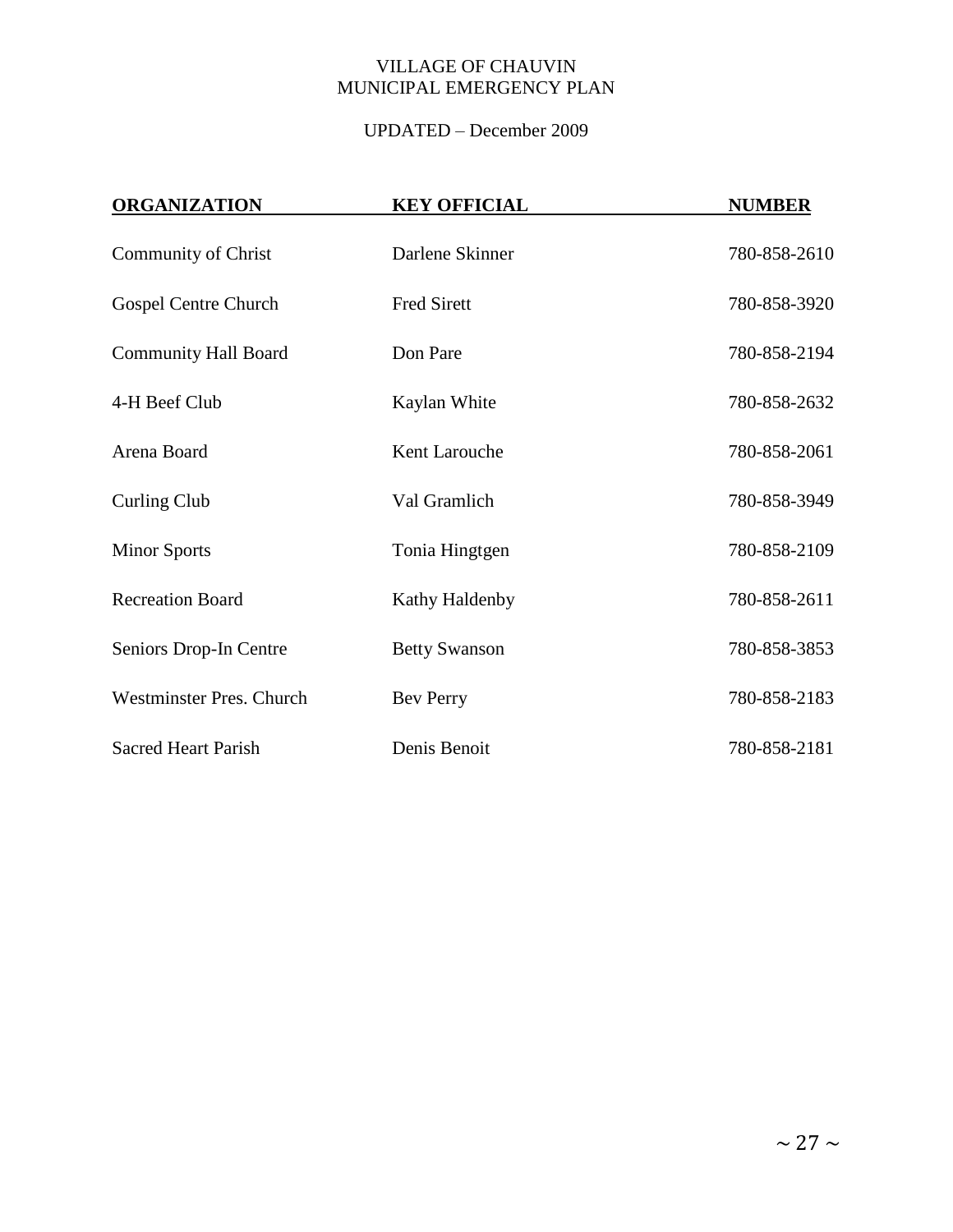# **EMERGENCY RESOURCE LISTS**

| <b>MD MUNICIPAL COUNCIL</b> |                 |                  |              |  |  |
|-----------------------------|-----------------|------------------|--------------|--|--|
|                             | <b>Business</b> | <b>Residence</b> | Fax          |  |  |
| <b>Mayor/Reeve</b>          |                 |                  |              |  |  |
|                             | 780-842-7309    | 780-754-2195     | 780-842-2463 |  |  |
| <b>Bob Barss</b>            |                 |                  |              |  |  |
| <b>Bruce Cummins</b>        | 780-842-2170    | 780-806-8515     | 780-842-2463 |  |  |
|                             | 780-806-0315    | 780-842-3030     | 780-842-2463 |  |  |
| <b>Ted Wilkinson</b>        |                 |                  |              |  |  |
|                             | 780-806-3538    | 780-858-2229     | 780-842-2463 |  |  |
| <b>Oscar Buck</b>           |                 |                  |              |  |  |
|                             | 780-842-8333    | 780-755-2140     | 780-842-2463 |  |  |
| *Myron Zajic                |                 |                  |              |  |  |
|                             | 780-842-8874    | 780-842-2105     | 780-842-2463 |  |  |
| *Phil Valleau               |                 |                  |              |  |  |
| <b>Bill Lawson</b>          | 780-754-2440    | 780-842-0244     |              |  |  |

\*Denotes members of Disaster Services Committee

| ALBERTA MUNICIPAL AFFAIRS/AEMA                                 |                  |                 |                  |               |              |
|----------------------------------------------------------------|------------------|-----------------|------------------|---------------|--------------|
| <b>Position</b>                                                | <b>Name</b>      | <b>Business</b> | <b>Residence</b> | <b>Mobile</b> | Fax          |
| <b>AEMA</b>                                                    | <b>John Lamb</b> | 1-866-618-2362  |                  | 587-322-6481  | 780-679-1254 |
| <b>District Officer</b>                                        |                  |                 |                  |               |              |
| <b>Dangerous</b>                                               |                  |                 |                  |               |              |
| Goods                                                          | <b>Shaun</b>     |                 |                  |               |              |
| Coordination                                                   | <b>Hammond</b>   | 780-415-0686    |                  |               | 780-422-9193 |
| 24-Hour AEMA ARRC (Agency Readiness<br><b>Response Center)</b> |                  |                 | 1-866-618-2362   |               |              |
|                                                                |                  |                 |                  |               |              |

g)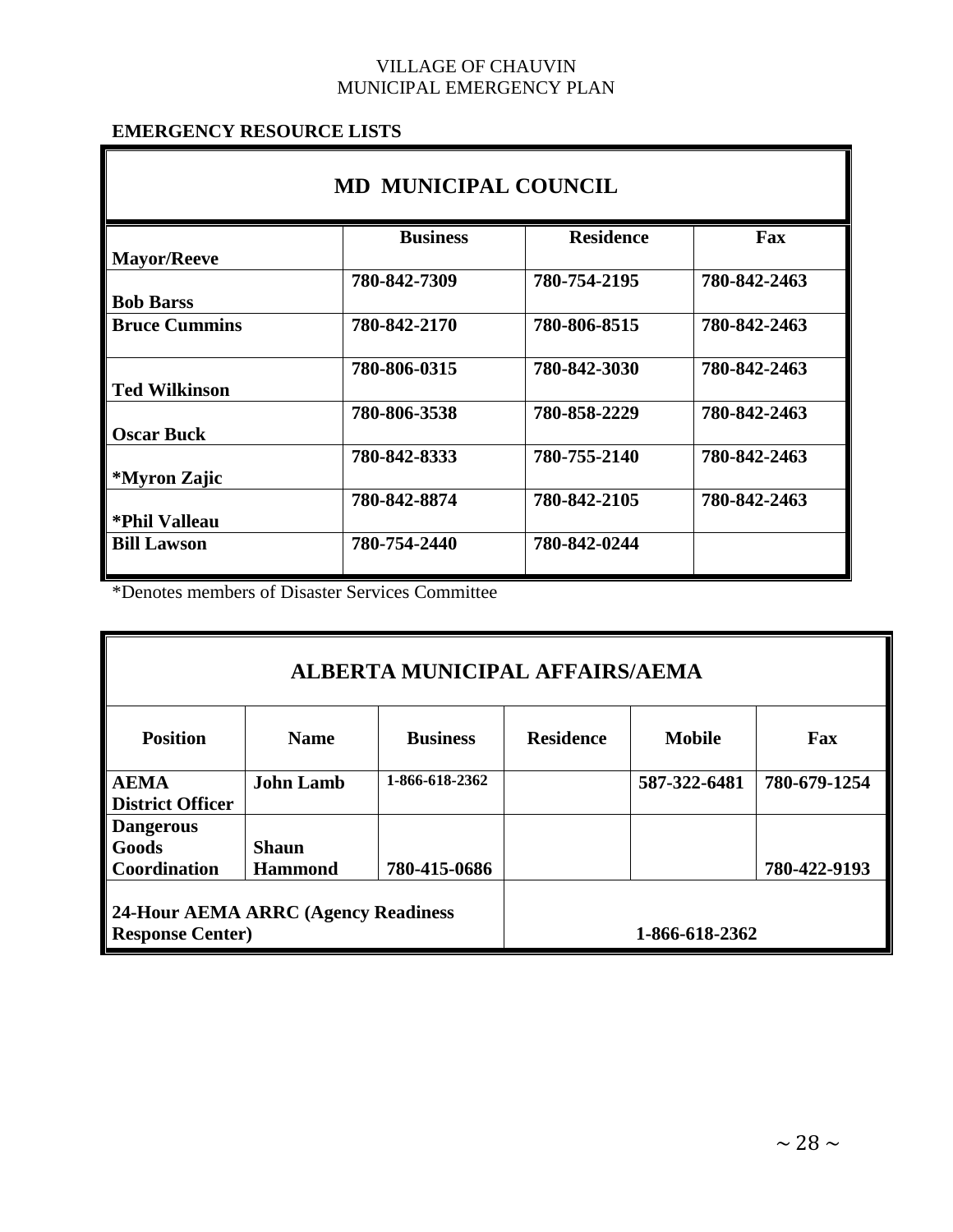| Sask/Alta Amateur Radio Club   |                                  |                 |                  |               |              |  |
|--------------------------------|----------------------------------|-----------------|------------------|---------------|--------------|--|
| <b>Position</b>                | <b>Name</b>                      | <b>Business</b> | <b>Residence</b> | <b>Mobile</b> | Fax          |  |
| <b>President</b>               | <b>Len Pryor</b><br><b>VE5WI</b> |                 | 306-387-6881     |               |              |  |
| Secretary/<br><b>Treasurer</b> | <b>Bill Till</b><br><b>VE5FN</b> |                 | 780-875-7619     |               |              |  |
| <b>Director</b>                | Linda<br><b>Russnak</b>          |                 | 780-858-3899     | 780-842-8034  | 780-858-2125 |  |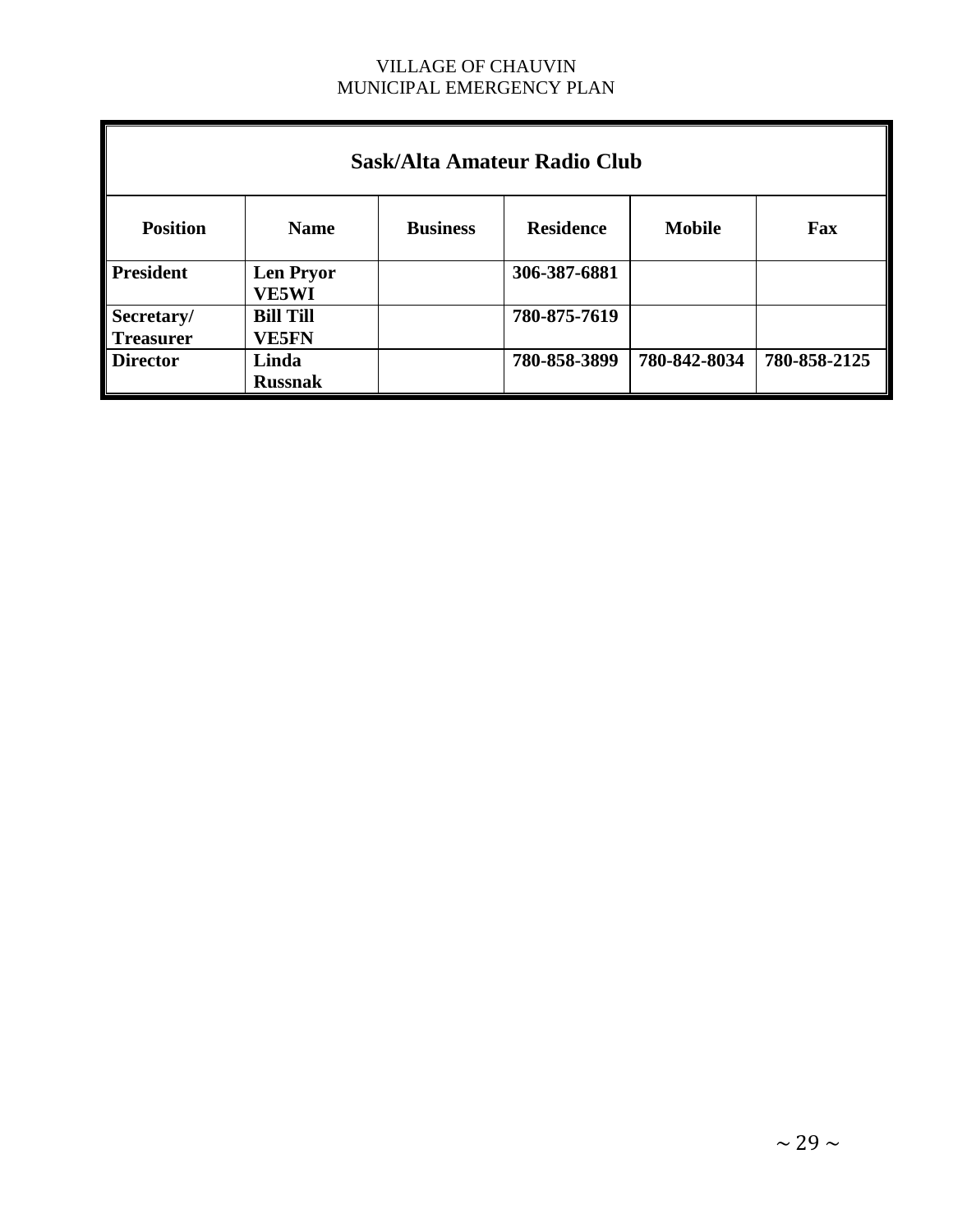| <b>MD EMERGENCY SERVICES AGENCY</b> |                                             |                 |                  |              |  |
|-------------------------------------|---------------------------------------------|-----------------|------------------|--------------|--|
| <b>Position</b>                     | <b>Name</b>                                 | <b>Business</b> | <b>Residence</b> | Fax          |  |
| <b>Director</b>                     |                                             |                 |                  |              |  |
| <b>Emergency</b>                    | <b>Kelly Buchinski</b>                      | 780-842-4454    | 780-842-6990     | 780-842-2463 |  |
| <b>Management</b>                   |                                             |                 |                  |              |  |
| Deputy Director of                  |                                             |                 |                  |              |  |
| <b>Emergency</b>                    | <b>Bonnie Milton</b>                        | 780-842-4454    | 780-842-3961     | 780-842-2463 |  |
| <b>Management</b>                   |                                             |                 |                  |              |  |
| <b>MD</b> Administrator             | <b>Kelly Buchinski</b>                      | 780-842-4454    | 780-842-6990     | 780-842-2463 |  |
|                                     |                                             |                 |                  |              |  |
| <b>Communications</b>               | <b>James Schwindt</b>                       | 780-842-4454    | 780-842-4269     | 780-842-2463 |  |
| <b>Public Information</b>           |                                             |                 |                  |              |  |
| <b>Officer</b>                      | <b>James Schwindt</b>                       | 780-842-4454    | 780-842-4269     | 780-842-2463 |  |
| <b>Public Works &amp;</b>           |                                             |                 |                  |              |  |
| <b>Transportation</b>               | <b>Shannon LaHaye</b>                       | 780-842-8976    | 780-806-4087     | 780-842-4110 |  |
| <b>Fire/Rescue</b>                  |                                             | 780-842-1363    |                  | Cell:        |  |
|                                     | <b>Wainwright</b>                           | Ext.            | 780-842-6080     | 780-842-2898 |  |
|                                     | Gary Zunti-                                 | Cell:           |                  |              |  |
|                                     | <b>Chauvin</b>                              | 587-281-1763    | 780-858-2466     | 780-858-2125 |  |
|                                     | <b>Edgerton</b>                             |                 |                  |              |  |
|                                     | <b>Clair Prior -</b>                        |                 |                  |              |  |
|                                     | <b>Irma</b>                                 | 780-842-4529    | 780-754-3792     |              |  |
|                                     |                                             |                 |                  |              |  |
| <b>RCMP</b>                         | <b>Sgt Lane Newton</b>                      | 780-842-4461    | 780-842-5320     | 780-842-5516 |  |
| <b>Ambulance</b>                    |                                             | 780-842-4215    |                  |              |  |
| <b>AB Heath Services</b>            |                                             |                 |                  |              |  |
| Hospital                            | <b>Cheryl Huxley</b>                        | 780-842-3324    | 780-842-2901     | 780-842-2887 |  |
|                                     | <b>Ann Schapansky</b>                       | 780-842-3324    | 780-842-4623     | 780-842-2887 |  |
| <b>FCSS Director</b>                | <b>Cathy Charlton</b>                       | 780-842-2555    | 780-857-2269     | 780-842-5783 |  |
| <b>School</b>                       | <b>Bob Allen-</b>                           |                 |                  |              |  |
| <b>Superintendents</b>              | <b>Poitras - Public</b>                     | 780-806-2058    |                  | 780-842-3255 |  |
|                                     | <b>Stephen MacKenzie</b>                    |                 |                  |              |  |
|                                     | <b>Separate</b><br>$\overline{\phantom{0}}$ | 780-842-3992    | 780-581-6776     | 780-842-5322 |  |

┱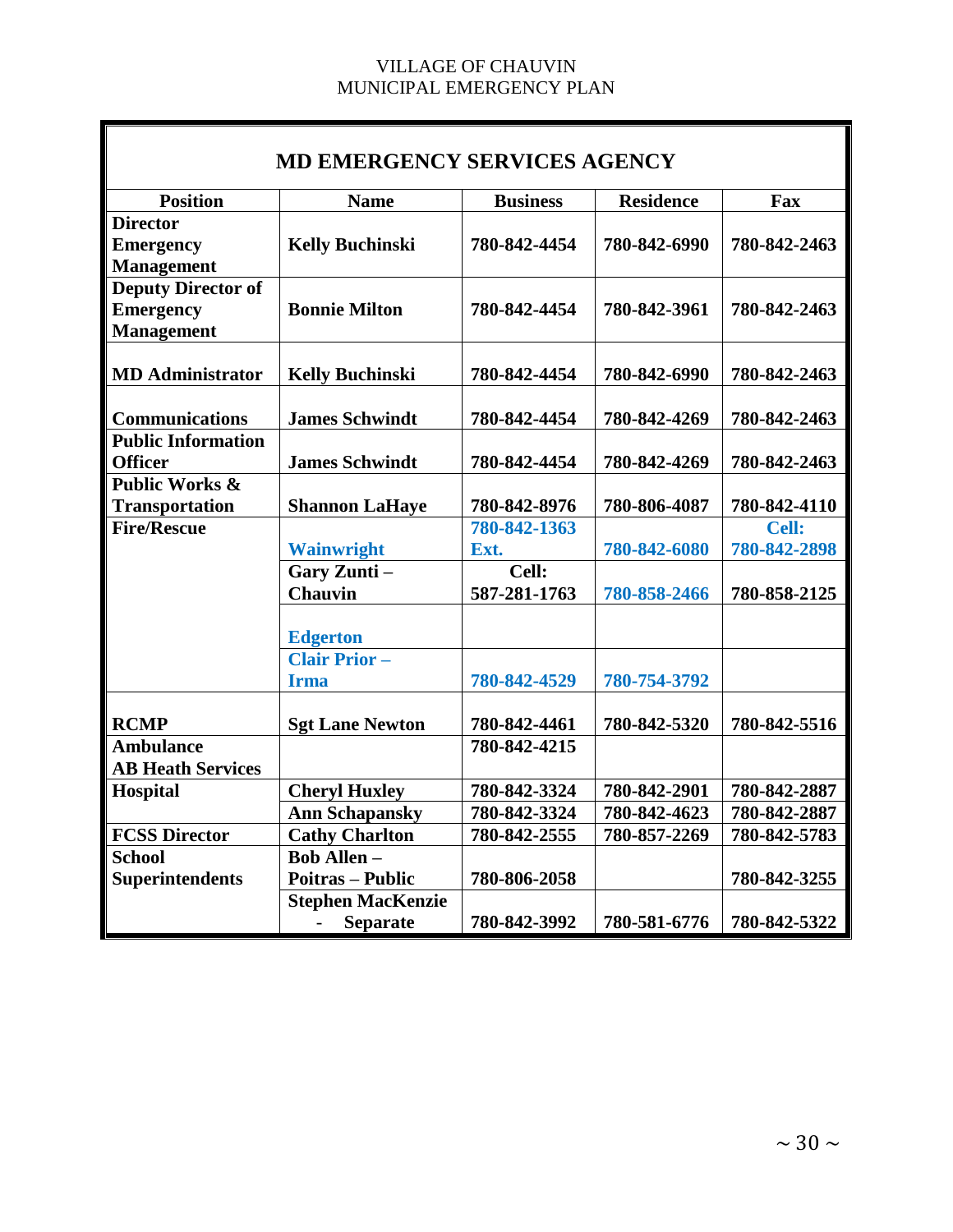# **MUTUAL AID ASSISTANCE**

**Municipality: Town of Wainwright**

| <b>Appointment/Position</b> | <b>Name</b>            | <b>Business</b> | <b>Residence</b> | Fax          |
|-----------------------------|------------------------|-----------------|------------------|--------------|
| <b>Mayor</b>                | <b>Brian Bethune</b>   | 780-842-3381    | <b>Cell</b>      | 780-842-2898 |
|                             |                        |                 | 780-806-6911     |              |
| <b>Municipal</b>            |                        |                 |                  |              |
| Administrator               | <b>Ed Chow</b>         | 780-842-3381    | 780-842-0599     | 780-842-2898 |
| Director of                 |                        |                 | <b>Cell</b>      |              |
| <b>Emergency</b>            | <b>Brian Bethune</b>   | 780-842-3381    | 780-806-6911     | 780-842-2898 |
| <b>Management</b>           |                        |                 |                  |              |
|                             |                        |                 | <b>Cell</b>      |              |
| <b>Fire Chief</b>           | <b>Cliff Bethune</b>   | 780-842-3381    | 780-806-6911     | 780-842-2898 |
|                             |                        |                 |                  |              |
| <b>RCMP</b>                 | <b>Sgt Lane Newton</b> | 780-842-4461    | 780-806-2268     | 780-842-5516 |

**Municipality: Village of Chauvin**

| <b>Appointment/Position</b> | <b>Name</b>           | <b>Business</b> | <b>Residence</b> | Fax          |
|-----------------------------|-----------------------|-----------------|------------------|--------------|
|                             |                       |                 |                  |              |
| <b>Mayor</b>                | <b>Jack Goodall</b>   | 780-858-3766    | 780-842-0637     | 780-858-2125 |
| <b>Municipal</b>            |                       |                 |                  |              |
| <b>Administrator</b>        | <b>Shelly McMann</b>  | 780-858-3881    | 780-858-3786     | 780-858-2125 |
| Director of                 |                       | 780-858-3744    | 780-858-3899     |              |
| <b>Emergency</b>            | <b>Linda Russnak</b>  |                 | Or cell          | 780-858-2125 |
| <b>Managment</b>            |                       |                 | 780-842-8034     |              |
| <b>Deputy Director of</b>   | <b>Bill Hicks</b>     | 780-858-3021    | <b>Cell</b>      | 780-858-2125 |
| <b>Emergency</b>            |                       |                 | 780-261-0506     |              |
| <b>Managment</b>            |                       |                 |                  |              |
|                             |                       | 780-858-3756    |                  |              |
|                             |                       | Cell:           |                  |              |
| <b>Village Foreman</b>      | <b>Ian Schmidt</b>    | 780-842-0076    | 780-858-2509     | 780-858-2125 |
| <b>Fire Department</b>      | <b>Gary Zunti</b>     | 780-858-0002    | $9-1-1$          | Pagers:      |
|                             |                       |                 |                  | 780-858-0008 |
|                             |                       | Cell:           |                  |              |
| <b>Fire Chief</b>           | <b>Gary Zunti</b>     | 587-281-1763    |                  | 780-858-0003 |
|                             |                       |                 |                  |              |
| <b>RCMP</b>                 | <b>Cpl. Jim Moran</b> | 780-842-4461    | 780-806-2688     | 780-842-5516 |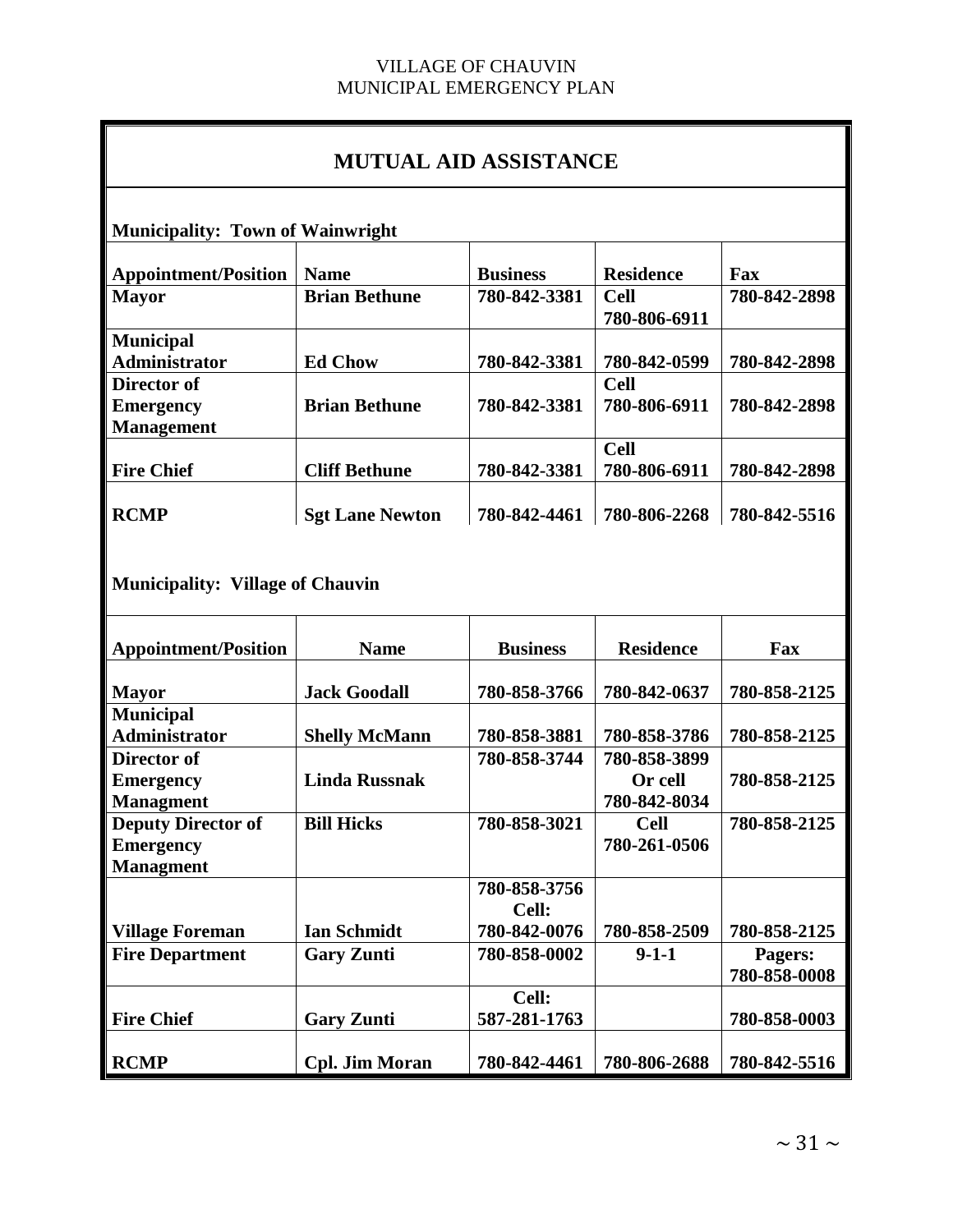| <b>MUTUAL AID ASSISTANCE</b>             |                           |                 |                  |              |  |
|------------------------------------------|---------------------------|-----------------|------------------|--------------|--|
| <b>Municipality: Village of Edgerton</b> |                           |                 |                  |              |  |
| <b>Appointment/Position</b>              | <b>Name</b>               | <b>Business</b> | <b>Residence</b> | Fax          |  |
| <b>Mayor</b>                             | <b>Barb Sjoquist</b>      | 780-753-3933    | 780-755-3938     | 780-755-3750 |  |
| <b>Municipal</b>                         |                           |                 |                  |              |  |
| <b>Administrator</b>                     | <b>Al Gordon</b>          | 780-755-3933    | 780-666-9561     | 780-755-3750 |  |
| <b>Director of</b>                       |                           |                 |                  |              |  |
| <b>Emergency</b>                         | <b>Al Gordon</b>          | 780-755-3933    | 780-666-9561     | 780-755-3750 |  |
| <b>Management</b>                        |                           |                 |                  |              |  |
| <b>Village Foreman</b>                   | <b>Bill LaPierre</b>      | 780-755-3933    | 780-754-2073     | 780-755-3750 |  |
| <b>Fire Chief</b>                        | <b>Jon Koroluk</b>        | 780-806-0275    |                  |              |  |
| <b>RCMP</b>                              | <b>Sgt Lane Newton</b>    | 780-842-4461    | 780-806-2268     | 780-842-5516 |  |
| <b>Municipality: Village of Irma</b>     |                           |                 |                  |              |  |
| <b>Appointment/Position</b>              | <b>Name</b>               | <b>Business</b> | <b>Residence</b> | Fax          |  |
| <b>Mayor</b>                             | Doug Coubrough            | 780-754-3665    | 780-754-3927     | 780-754-3668 |  |
| <b>Municipal</b>                         |                           |                 |                  |              |  |
| <b>Administrator</b>                     | <b>Neil Loonen</b>        | 780-754-3665    | 780-754-2160     | 780-806-6973 |  |
| Director of                              |                           |                 |                  |              |  |
| <b>Eemergency</b>                        | <b>Neil Loonen</b>        | 780-754-3665    | 780-754-2160     | 780-806-6973 |  |
| <b>Management</b><br>Director of         |                           |                 |                  |              |  |
| <b>Eemergency</b>                        | <b>Neil Loonen</b>        | 780-754-3665    | 780-754-2160     | 780-806-6973 |  |
| <b>Management</b>                        |                           |                 |                  |              |  |
| <b>Communications</b>                    | <b>Linda Pomeroy</b>      |                 | 780-754-3929     |              |  |
| <b>Communications</b>                    | <b>Doug Coubrough</b>     |                 | 780-754-3077     |              |  |
| <b>Public Information</b>                | <b>Joan Green</b>         |                 | 780-754-3360     | 780-806-0532 |  |
| <b>Public Information</b>                | <b>Stacey Neumiller</b>   | 780-754-3665    |                  | 587-281-0189 |  |
| <b>Public Works</b>                      | <b>Rob Lee</b>            |                 | 780-754-2058     | 780-806-6978 |  |
| <b>Public Works</b>                      | <b>Stephanie LaPointe</b> |                 | 587-281-0752     |              |  |
| <b>Transportation</b>                    | <b>Cory Challenger</b>    |                 | 780-806-1933     |              |  |
| <b>Transportation</b>                    | <b>Vance Fuder</b>        |                 | 780-754-3994     | 780-806-0280 |  |
| <b>Fire/Rescue</b>                       | <b>Clair Prior</b>        |                 | 780-754-3792     | 780-842-0279 |  |
| <b>Fire/Rescue</b>                       | <b>Doug Emter</b>         | 780-842-1363    | 780-754-2470     | 780-209-7474 |  |
| <b>RCMP</b>                              | <b>Sgt Lane Newton</b>    | 780-842-4461    | 780-806-2268     | 780-842-5516 |  |

**Municipality: Department of National Defence**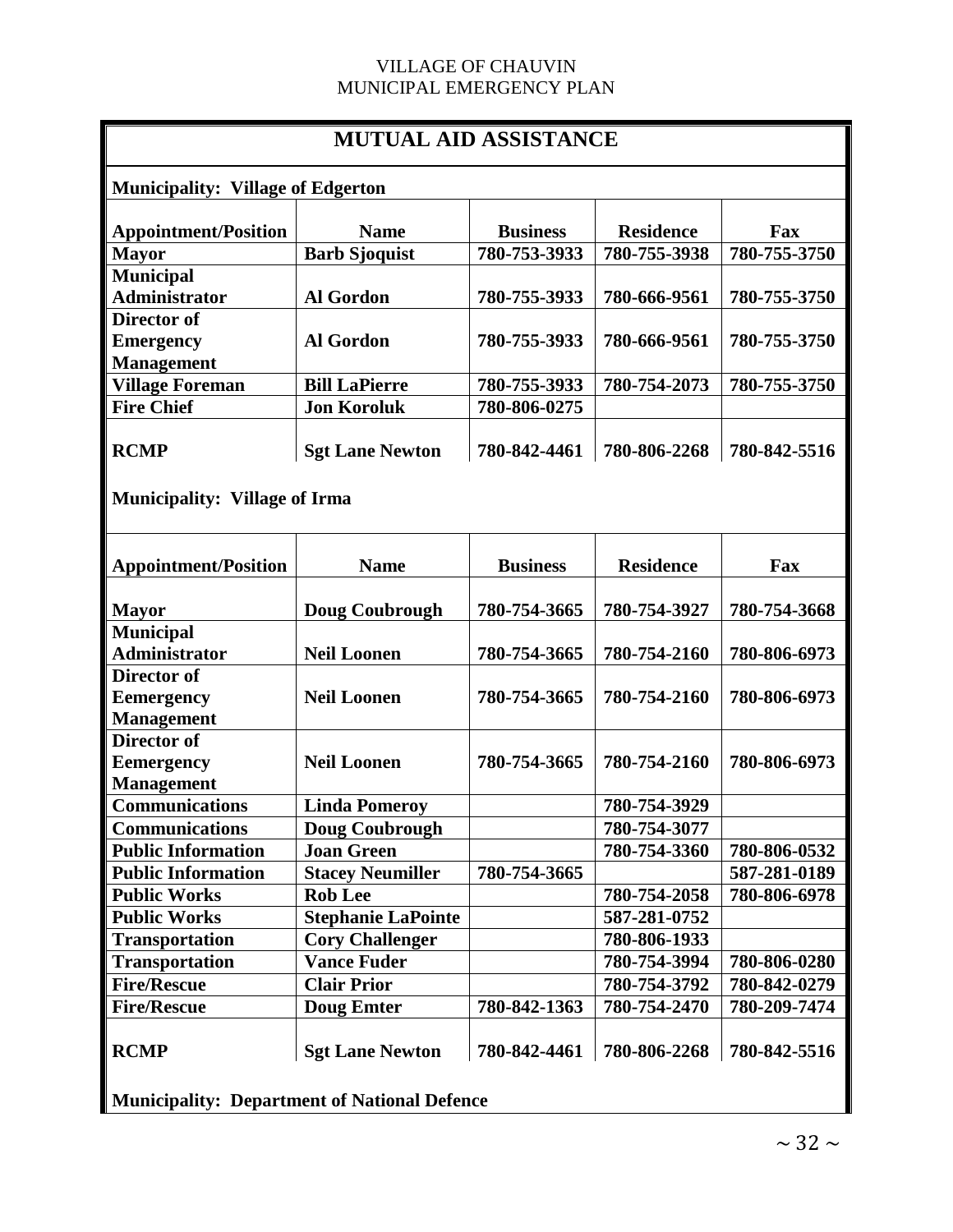| <b>Appointment/Position</b> | <b>Name</b>        | <b>Business</b> | <b>Residence</b> | Fax          |
|-----------------------------|--------------------|-----------------|------------------|--------------|
|                             |                    | 780-842-1363    |                  |              |
| <b>Operations Officer</b>   |                    | Ext. 1202       |                  | 780-842-1808 |
| <b>Assistant</b>            |                    | 780-842-1363    |                  |              |
| <b>Operations Officer</b>   |                    | Ext. 1924       |                  | 780-842-1808 |
|                             | Weekends/          |                 |                  |              |
|                             | <b>After Hours</b> | 780-842-1888    |                  |              |

 $\blacksquare$ 

| <b>DISASTER SERVICES AGENCY - ADVISORS</b> |                          |                 |                  |              |  |
|--------------------------------------------|--------------------------|-----------------|------------------|--------------|--|
| <b>Positions</b>                           | <b>Name</b>              | <b>Business</b> | <b>Residence</b> | Fax          |  |
|                                            |                          | 780-842-4653    |                  |              |  |
|                                            |                          | Cell:           |                  |              |  |
| Gas                                        | <b>Mark Hughes</b>       | 780-806-9900    | 780-842-5815     | 780-842-5912 |  |
| <b>EPCOR</b>                               |                          |                 |                  |              |  |
| <b>Utilicorp</b>                           |                          |                 | 1-800-332-1002   |              |  |
|                                            |                          |                 | Cell:            |              |  |
| <b>Water</b>                               | <b>Preston Iverson</b>   | 780-842-2770    | 780-806-3055     | 780-842-2463 |  |
| <b>Industry Canada</b>                     |                          |                 |                  |              |  |
|                                            |                          |                 |                  |              |  |
| <b>Alberta Environment</b>                 |                          |                 | 1-800-222-6514   |              |  |
| <b>Telephones</b>                          | <b>Dave Bossman</b>      | 780-842-3000    |                  | 780-842-5532 |  |
|                                            | <b>Eldon Eisner</b>      |                 |                  |              |  |
|                                            | 24 hours/day             | 780-530-5000    | 780-842-3330     |              |  |
| <b>Wainwright &amp; District</b>           |                          |                 |                  |              |  |
| <b>Family &amp; Community</b>              | <b>Cathy Charlton</b>    |                 |                  |              |  |
| <b>Services (FCS)</b>                      | <b>Director</b>          | 780-842-2555    | 780-857-2269     | 780-842-5783 |  |
| <b>Public Health</b>                       | <b>Gordon Corcoran</b>   |                 |                  |              |  |
| <b>Inspector</b>                           | <b>Thor Hameister</b>    | 780-842-4077    | 780-842-3774     | 780-842-3151 |  |
| <b>Public Health</b>                       |                          |                 |                  |              |  |
| Coordinator                                | <b>Randy Ferster</b>     | 780-842-4077    | 780-842-3466     | 780-842-3151 |  |
|                                            | <b>Emergency</b>         | 780-421-6568    |                  |              |  |
| <b>CP/CN Rail</b>                          | <b>Response</b>          | 780-421-6569    |                  |              |  |
|                                            | <b>Blessed Sacrament</b> |                 |                  |              |  |
| <b>Schools</b>                             | <b>Tim Pochylko</b>      | 780-842-3808    |                  | 780-842-2244 |  |
|                                            | Wainwright               |                 |                  |              |  |
|                                            | <b>Elementary</b>        |                 |                  |              |  |
|                                            | <b>Bruce Pugh</b>        | 780-842-3361    | 780-842-6037     | 780-842-6499 |  |
|                                            | Wainwright               |                 |                  |              |  |
|                                            | <b>High School</b>       |                 |                  |              |  |
|                                            | <b>Vince Saretsky</b>    | 780-842-4481    | 780-842-3182     | 780-842-3859 |  |
|                                            | <b>Irma High School</b>  |                 |                  |              |  |
|                                            | <b>Rick Dawson</b>       | 780-754-3746    |                  | 780-754-3802 |  |

 $\sim$  33  $\sim$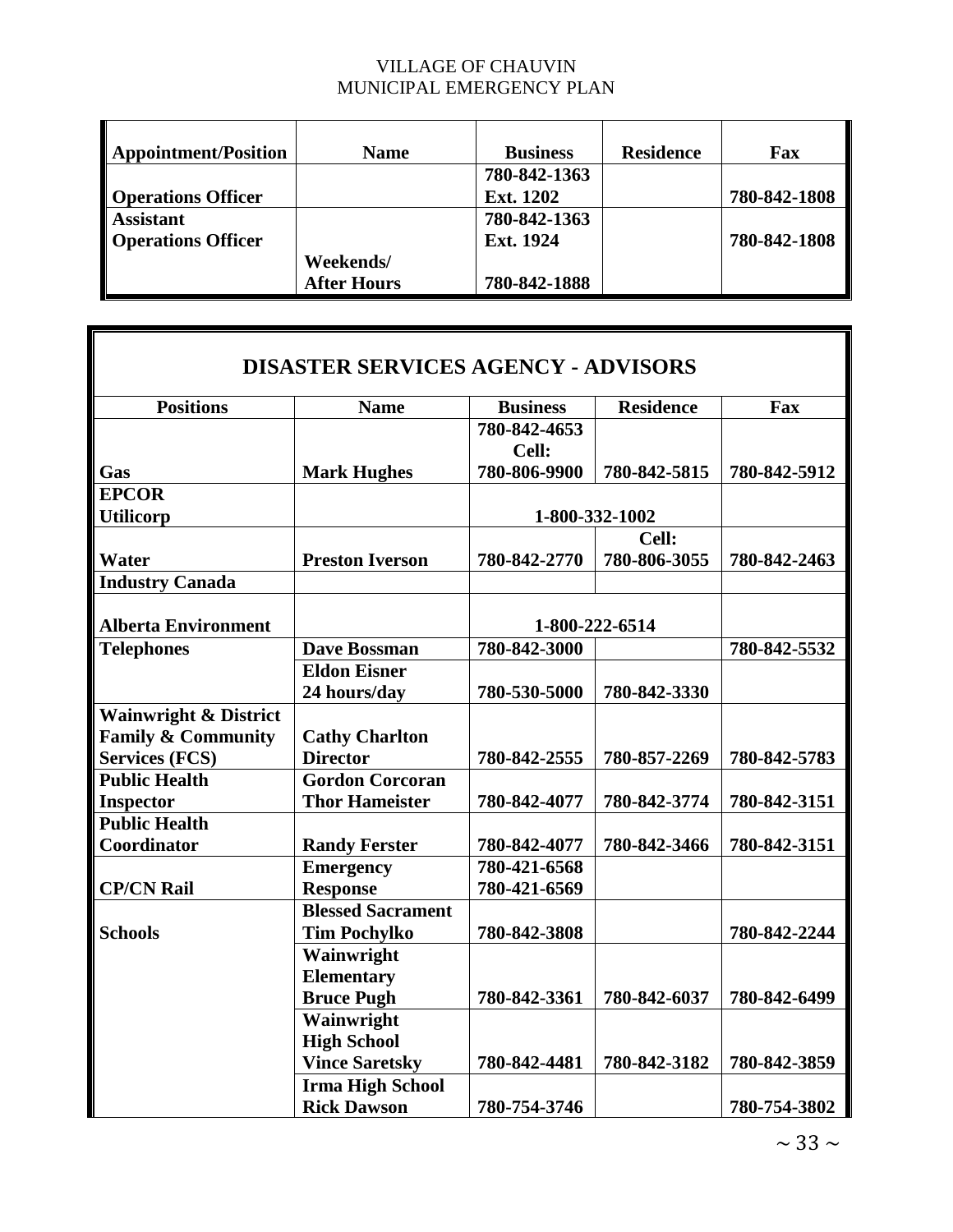| <b>Edgerton</b><br><b>Public School</b> |              |              |              |
|-----------------------------------------|--------------|--------------|--------------|
| <b>Sean Latta</b>                       | 780-755-3810 | 780-842-6065 | 780-755-2252 |
| Dr. Folkins                             |              |              |              |
| <b>Community School</b>                 |              |              |              |
| <b>Tom Koskie</b>                       | 780-858-3744 | ???          | 780-858-2392 |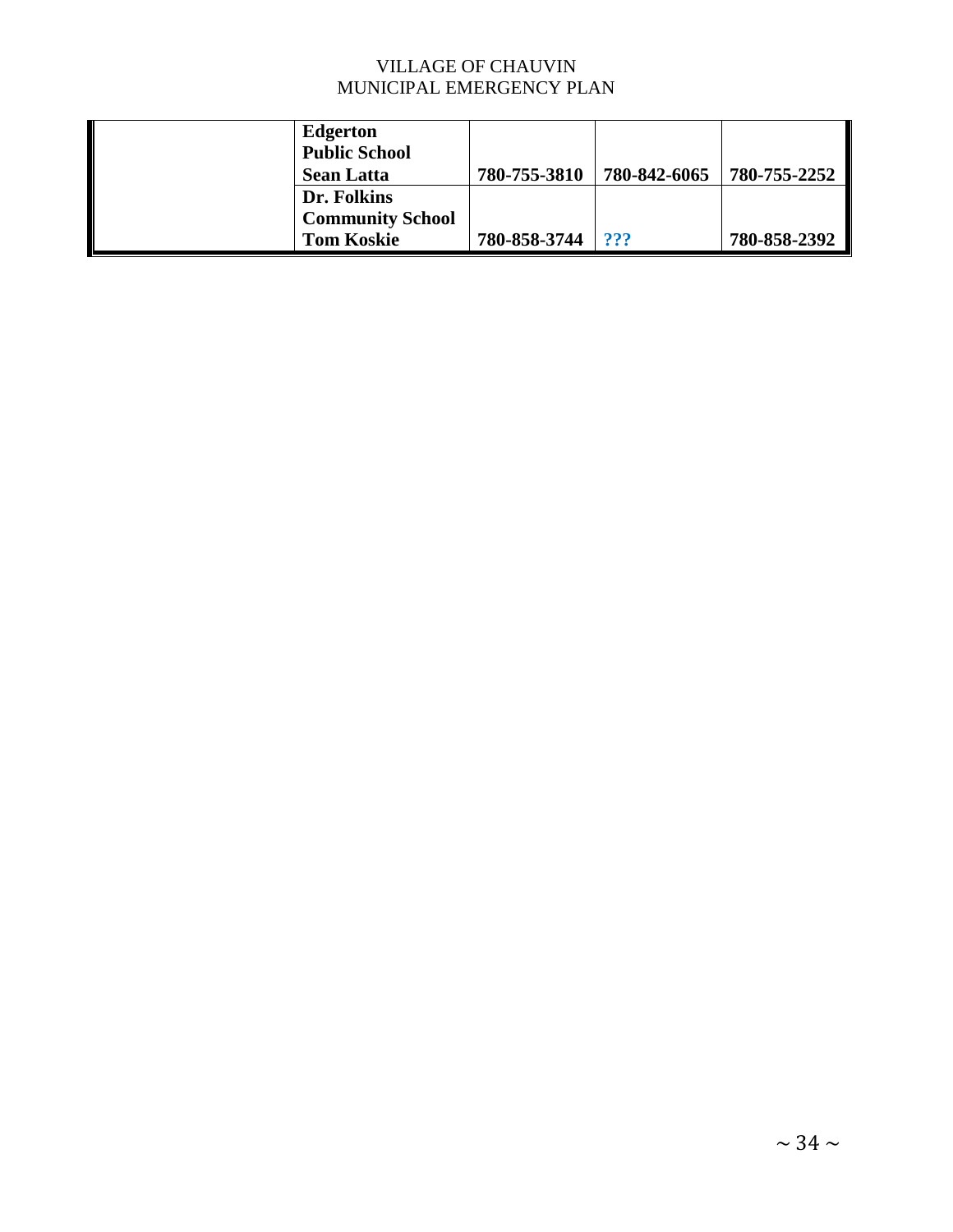Б

| <b>CHAUVIN FIREFIGHTERS</b>              |              |                 |                                |                 |  |
|------------------------------------------|--------------|-----------------|--------------------------------|-----------------|--|
|                                          |              | <b>Personal</b> |                                | Work            |  |
| <b>Name</b>                              | Home         | <b>Cellular</b> | Work                           | <b>Cellular</b> |  |
| <b>Gary Zunti, Fire Chief/FRM</b>        |              | 780-205-0793    | 780-858-3794                   | 587-281-1763    |  |
| <b>Ian Schmidt</b>                       | 780-858-2509 | 780-842-0825    | 780-858-3756                   | 780-842-0076    |  |
| <b>Derek Adams, Captain (SCBA)</b>       | 780-842-2633 | 780-261-2661    |                                | 780-806-9515    |  |
| $\alpha$ , Captain,                      |              |                 |                                |                 |  |
| <b>Safety Officer (HAZMAT)</b>           |              |                 |                                |                 |  |
| <b>Ted Parker, Deputy Fire Chief/FRM</b> | 780-858-3758 | 780-842-7129    |                                |                 |  |
| Don Prokopetz, Safety Officer            | 780-858-3988 | 780-753-0414    | 780-753-6488<br><b>Ext. 30</b> | 780-753-0414    |  |
| <b>Jamieson Reid</b>                     |              |                 |                                |                 |  |
| <b>Ted Parker, Lieutenant</b>            | 780-858-3758 | 780-842-7129    | 780-858-2831                   | 780-842-8934    |  |
| <b>Craig Mailer, FRM</b>                 | 780-858-2418 | 780-753-8789    |                                | 780-842-9439    |  |
| <b>Daniel Greiner</b>                    | 780-858-3311 | 780-842-7922    |                                |                 |  |
| <b>Kevin McPherson</b>                   |              | 780-806-1279    |                                |                 |  |
| <b>Tyson Lussier, FRM</b>                |              | 780-753-6841    |                                |                 |  |
| <b>Scott Morrison</b>                    | 780-858-2898 | 780-            |                                |                 |  |
| Kennie Schaffer, Capt./FRM               | 780-858-3300 | 780-753-4465    | 780-753-4465                   | 780-753-4465    |  |
| <b>Frank Snow, Lieut./FRM</b>            | 780-858-3108 | 780-704-0232    | 780-209-1682                   |                 |  |
| <b>Justin Boland</b>                     | 780-858-3330 | 780-842-7211    |                                |                 |  |
| <b>Tonia Hingtgen/EMR/EMT</b>            | 780-858-2109 | 780-806-3625    |                                |                 |  |
|                                          |              |                 |                                |                 |  |

| 911 Dispatch Admin         | 780-842-4215      | 1-877-842-9911        |                          |
|----------------------------|-------------------|-----------------------|--------------------------|
| <b>Wainwright Fire</b>     | 780-806-3746 (FC) | 780-842-3422 (Hall)   | 780-842-8803 (Red 4)     |
| <b>Edgerton Truck</b>      |                   |                       |                          |
| <b>Mobile</b>              | 780-209-3473      | 780-209-6337 (Rescue) | 780-755-2646 (Fire Hall) |
| <b>Chauvin Fire Mobile</b> | 780-842-8846      | 780-842-0145 (Pumper) | 780-858-0002 (Hall)      |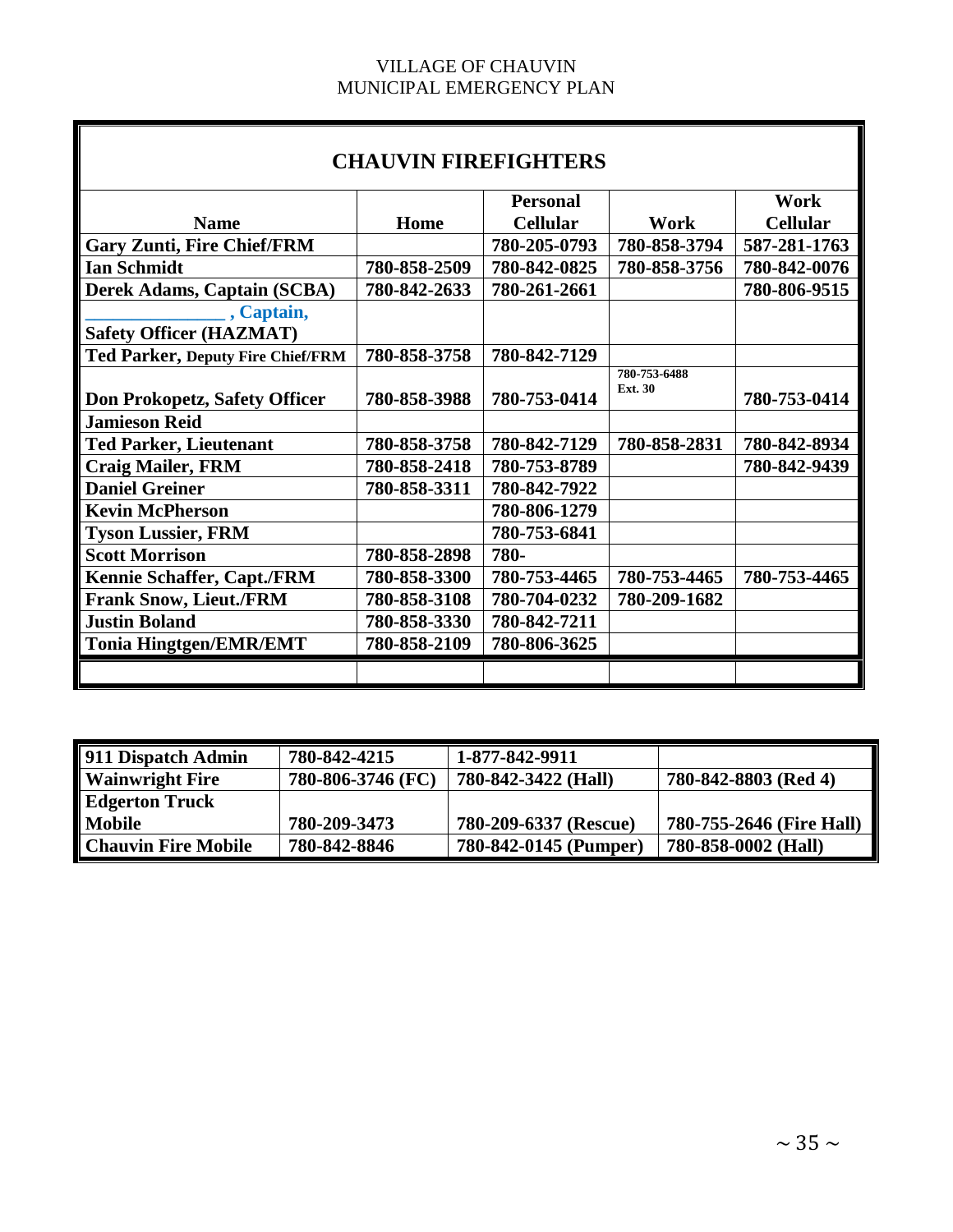| <b>EDGERTON FIREFIGHTERS</b> |              |                 |              |  |  |
|------------------------------|--------------|-----------------|--------------|--|--|
| <b>Name</b>                  | <b>Home</b>  | <b>Cellular</b> | <b>Other</b> |  |  |
| David Guy,                   | 780-755-5620 | 780-781-5620    |              |  |  |
| <b>Fire Chief, Manager</b>   |              |                 |              |  |  |
| <b>Tim Friend</b>            | 780-755-3214 | 780-806-2501    |              |  |  |
| <b>Michael Blackmer</b>      | 780-755-5620 | 780-781-5620    |              |  |  |
| <b>John Clark</b>            | 780-755-2285 | 780-209-0566    |              |  |  |
| <b>Renee Herbert</b>         | 780-755-2617 | 780-806-6547    |              |  |  |
| Paden, Jonescu               | 780-         | 780-842-8927    |              |  |  |
| <b>Jeff Leskow</b>           | 780-755-3288 | 780-842-9688    |              |  |  |
| <b>Brandon Waddell</b>       | 780-755-3786 | 780-209-0451    |              |  |  |
| <b>Bob Lloyd</b>             | 780-755-2025 | 780-806-6486    |              |  |  |
| <b>Debbie Waddell</b>        | 780-755-2774 | 780-806-3171    |              |  |  |
| <b>Terry Sjoquist</b>        | 780-755-3965 | 780-806-3273    |              |  |  |
| <b>Travis Waddell</b>        | 780-755-3086 | 780-209-2484    |              |  |  |
| <b>Courtney Withnell</b>     | 780-755-2792 | 780-842-8914    |              |  |  |

| <b>IRMA FIREFIGHTERS</b>             |              |                 |                           |  |  |
|--------------------------------------|--------------|-----------------|---------------------------|--|--|
| <b>Name</b>                          | <b>Home</b>  | <b>Cellular</b> | <b>Other</b>              |  |  |
| <b>Clair Prior, Fire Chief</b>       | 780-754-3792 | 780-842-0279    | 780-754-3792              |  |  |
| <b>Doug Emter, Deputy Fire Chief</b> | 780-754-2470 | 780-209-7374    | 780-842-1363<br>Ext. 1330 |  |  |
| <b>Doug Larson, Captain</b>          | 780-754-3898 |                 | 780-754-3614              |  |  |
| <b>Eric Nissen, Captain</b>          | 780-754-3748 | 780-806-7233    | 780-754-3751              |  |  |
| <b>Leonard Parsons, Captain</b>      | 780-754-3386 | 780-209-3330    | 780-754-2410              |  |  |
| <b>Ken Veer, Captain</b>             | 780-754-3969 | 7/80-842-0901   | 780-754-3654              |  |  |
| <b>Ray Guard</b>                     | 780-754-2532 |                 |                           |  |  |
| <b>Robert Larson</b>                 | 780-754-3315 | 780-209-0861    |                           |  |  |
| <b>Stacy Larson</b>                  | 780-754-2166 | 780-339-5196    |                           |  |  |
| <b>Bob Rinas</b>                     | 780-754-3848 | 780-209-1432    |                           |  |  |
| <b>Linda Pomeroy</b>                 | 780-754-3929 |                 |                           |  |  |
| <b>Randy Newton</b>                  | 780-754-2328 | 780-806-9333    |                           |  |  |
| <b>Kyle Newton</b>                   | 780-754-2328 | 780-209-1298    |                           |  |  |
| <b>Garnet MacKay</b>                 | 780-754-2658 | 780-842-8458    |                           |  |  |
| <b>Trevor MacKay</b>                 | 780-754-2217 | 780-806-3953    | 780-336-6115              |  |  |
| <b>Steve Lebel</b>                   | 780-754-2669 |                 | 780-842-1363<br>Ext. 5043 |  |  |
| <b>Brandon Parsons</b>               |              |                 |                           |  |  |
| <b>Darrin Holt</b>                   |              |                 |                           |  |  |
| <b>Mike Richards</b>                 |              | 780-753-8789    |                           |  |  |